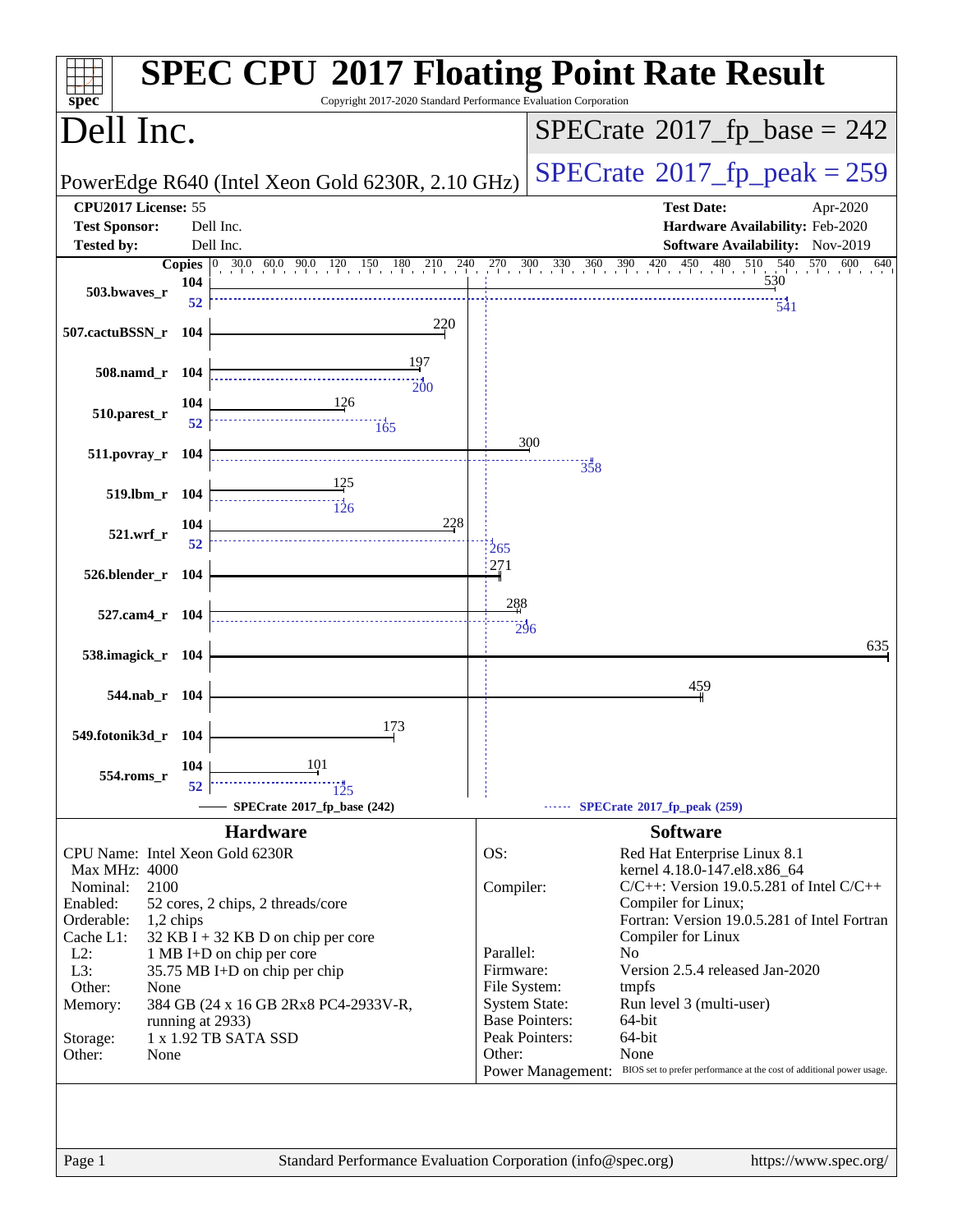| <b>SPEC CPU®2017 Floating Point Rate Result</b>                                                                              |                                                      |                                            |       |                |       |                                                                                                          |       |               |                |              |                                 |              |                                 |              |
|------------------------------------------------------------------------------------------------------------------------------|------------------------------------------------------|--------------------------------------------|-------|----------------|-------|----------------------------------------------------------------------------------------------------------|-------|---------------|----------------|--------------|---------------------------------|--------------|---------------------------------|--------------|
| Copyright 2017-2020 Standard Performance Evaluation Corporation<br>spec                                                      |                                                      |                                            |       |                |       |                                                                                                          |       |               |                |              |                                 |              |                                 |              |
| Dell Inc.                                                                                                                    |                                                      | $SPECrate$ <sup>®</sup> 2017_fp_base = 242 |       |                |       |                                                                                                          |       |               |                |              |                                 |              |                                 |              |
| $SPECTate@2017_fp\_peak = 259$<br>PowerEdge R640 (Intel Xeon Gold 6230R, 2.10 GHz)                                           |                                                      |                                            |       |                |       |                                                                                                          |       |               |                |              |                                 |              |                                 |              |
|                                                                                                                              | CPU2017 License: 55<br><b>Test Date:</b><br>Apr-2020 |                                            |       |                |       |                                                                                                          |       |               |                |              |                                 |              |                                 |              |
| <b>Test Sponsor:</b>                                                                                                         | Dell Inc.                                            |                                            |       |                |       |                                                                                                          |       |               |                |              | Hardware Availability: Feb-2020 |              |                                 |              |
| <b>Tested by:</b>                                                                                                            | Dell Inc.                                            |                                            |       |                |       |                                                                                                          |       |               |                |              |                                 |              | Software Availability: Nov-2019 |              |
| <b>Results Table</b>                                                                                                         |                                                      |                                            |       |                |       |                                                                                                          |       |               |                |              |                                 |              |                                 |              |
|                                                                                                                              |                                                      |                                            |       | <b>Base</b>    |       |                                                                                                          |       |               |                |              | <b>Peak</b>                     |              |                                 |              |
| <b>Benchmark</b>                                                                                                             | <b>Copies</b>                                        | <b>Seconds</b>                             | Ratio | <b>Seconds</b> | Ratio | <b>Seconds</b>                                                                                           | Ratio | <b>Copies</b> | <b>Seconds</b> | <b>Ratio</b> | <b>Seconds</b>                  | <b>Ratio</b> | <b>Seconds</b>                  | <b>Ratio</b> |
| 503.bwaves_r                                                                                                                 | 104                                                  | 1969                                       | 530   | 1968           | 530   |                                                                                                          |       | 52            | 964            | 541          | 964                             | 541          |                                 |              |
| 507.cactuBSSN_r                                                                                                              | 104                                                  | 599                                        | 220   | 598            | 220   |                                                                                                          |       | 104           | 599            | 220          | 598                             | 220          |                                 |              |
| 508.namd_r                                                                                                                   | 104                                                  | 501                                        | 197   | 503            | 197   |                                                                                                          |       | 104           | 494            | 200          | 495                             | 200          |                                 |              |
| $510$ .parest_r                                                                                                              | 104                                                  | 2156                                       | 126   | 2148           | 127   |                                                                                                          |       | 52            | 825            | 165          | 825                             | 165          |                                 |              |
| 511.povray_r                                                                                                                 | 104                                                  | 810                                        | 300   | 810            | 300   |                                                                                                          |       | 104           | 679            | 358          | 677                             | 358          |                                 |              |
| 519.1bm r                                                                                                                    | 104                                                  | 874                                        | 125   | 874            | 125   |                                                                                                          |       | 104           | 873            | <b>126</b>   | 873                             | 126          |                                 |              |
| $521.wrf_r$                                                                                                                  | 104                                                  | 1016                                       | 229   | 1020           | 228   |                                                                                                          |       | 52            | 439            | 265          | 440                             | 265          |                                 |              |
| 526.blender_r                                                                                                                | 104                                                  | 584                                        | 271   | 582            | 272   |                                                                                                          |       | 104           | 584            | 271          | 582                             | 272          |                                 |              |
| 527.cam4_r                                                                                                                   | 104                                                  | 632                                        | 288   | 626            | 291   |                                                                                                          |       | 104           | 614            | 296          | 612                             | 297          |                                 |              |
| 538.imagick_r                                                                                                                | 104                                                  | 407                                        | 635   | 407            | 636   |                                                                                                          |       | 104           | 407            | 635          | 407                             | 636          |                                 |              |
| 544.nab_r                                                                                                                    | 104                                                  | 379                                        | 462   | 381            | 459   |                                                                                                          |       | 104           | 379            | 462          | 381                             | 459          |                                 |              |
| 549.fotonik3d_r                                                                                                              | 104                                                  | 2347                                       | 173   | 2348           | 173   |                                                                                                          |       | 104           | 2347           | 173          | 2348                            | 173          |                                 |              |
| 554.roms r                                                                                                                   | 104                                                  | 1627                                       | 102   | 1636           | 101   |                                                                                                          |       | 52            | 656            | 126          | 661                             | 125          |                                 |              |
| $SPECrate$ <sup>®</sup> 2017_fp_base =                                                                                       |                                                      |                                            | 242   |                |       |                                                                                                          |       |               |                |              |                                 |              |                                 |              |
| $SPECrate^{\circ}2017$ _fp_peak =                                                                                            |                                                      |                                            | 259   |                |       |                                                                                                          |       |               |                |              |                                 |              |                                 |              |
|                                                                                                                              |                                                      |                                            |       |                |       | Results appear in the order in which they were run. Bold underlined text indicates a median measurement. |       |               |                |              |                                 |              |                                 |              |
|                                                                                                                              |                                                      |                                            |       |                |       | <b>Submit Notes</b>                                                                                      |       |               |                |              |                                 |              |                                 |              |
| The numactl mechanism was used to bind copies to processors. The config file option 'submit'                                 |                                                      |                                            |       |                |       |                                                                                                          |       |               |                |              |                                 |              |                                 |              |
| was used to generate numactl commands to bind each copy to a specific processor.<br>For details, please see the config file. |                                                      |                                            |       |                |       |                                                                                                          |       |               |                |              |                                 |              |                                 |              |

### **[Operating System Notes](http://www.spec.org/auto/cpu2017/Docs/result-fields.html#OperatingSystemNotes)**

Stack size set to unlimited using "ulimit -s unlimited"

### **[Environment Variables Notes](http://www.spec.org/auto/cpu2017/Docs/result-fields.html#EnvironmentVariablesNotes)**

Environment variables set by runcpu before the start of the run: LD\_LIBRARY\_PATH = "/mnt/ramdisk/cpu2017/lib/intel64" MALLOC\_CONF = "retain:true"

### **[General Notes](http://www.spec.org/auto/cpu2017/Docs/result-fields.html#GeneralNotes)**

 Binaries compiled on a system with 1x Intel Core i9-9900K CPU + 64GB RAM memory using Redhat Enterprise Linux 8.0 NA: The test sponsor attests, as of date of publication, that CVE-2017-5754 (Meltdown) is mitigated in the system as tested and documented. Yes: The test sponsor attests, as of date of publication, that CVE-2017-5753 (Spectre variant 1)

**(Continued on next page)**

| Page 2 | Standard Performance Evaluation Corporation (info@spec.org) | https://www.spec.org/ |
|--------|-------------------------------------------------------------|-----------------------|
|--------|-------------------------------------------------------------|-----------------------|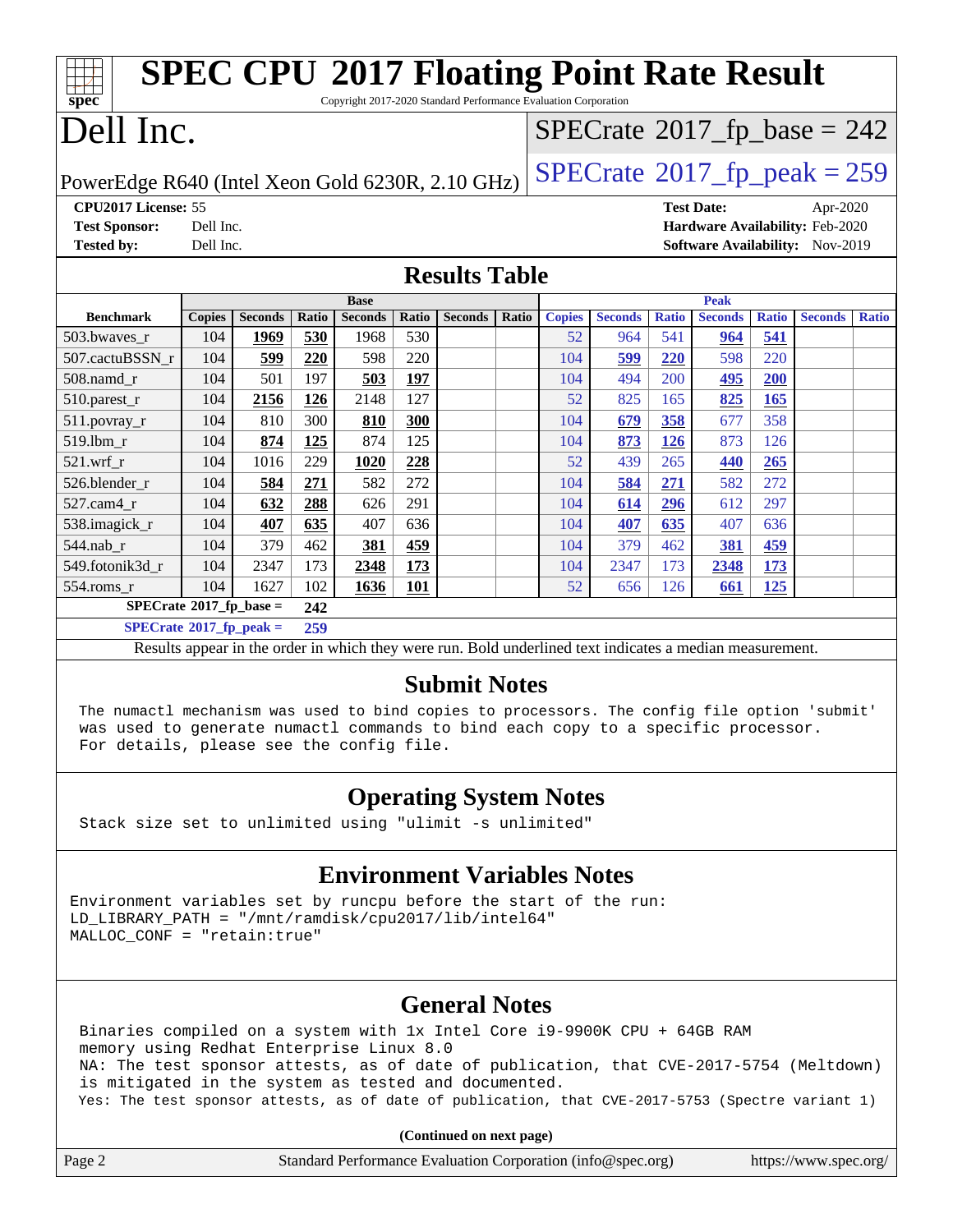| <b>SPEC CPU®2017 Floating Point Rate Result</b><br>Copyright 2017-2020 Standard Performance Evaluation Corporation<br>$spec^*$                                                                                                                                                                                                                                                                                                                                                                                                                                                                                                                                                                                                                                                                                                                                                                                                                                                                                                                                                                                                                                                                                                                                               |                                                                                                            |
|------------------------------------------------------------------------------------------------------------------------------------------------------------------------------------------------------------------------------------------------------------------------------------------------------------------------------------------------------------------------------------------------------------------------------------------------------------------------------------------------------------------------------------------------------------------------------------------------------------------------------------------------------------------------------------------------------------------------------------------------------------------------------------------------------------------------------------------------------------------------------------------------------------------------------------------------------------------------------------------------------------------------------------------------------------------------------------------------------------------------------------------------------------------------------------------------------------------------------------------------------------------------------|------------------------------------------------------------------------------------------------------------|
| Dell Inc.                                                                                                                                                                                                                                                                                                                                                                                                                                                                                                                                                                                                                                                                                                                                                                                                                                                                                                                                                                                                                                                                                                                                                                                                                                                                    | $SPECrate^{\circ}2017$ fp base = 242                                                                       |
| PowerEdge R640 (Intel Xeon Gold 6230R, 2.10 GHz)                                                                                                                                                                                                                                                                                                                                                                                                                                                                                                                                                                                                                                                                                                                                                                                                                                                                                                                                                                                                                                                                                                                                                                                                                             | $SPECrate^{\circ}2017$ _fp_peak = 259                                                                      |
| CPU2017 License: 55<br><b>Test Sponsor:</b><br>Dell Inc.<br>Dell Inc.<br><b>Tested by:</b>                                                                                                                                                                                                                                                                                                                                                                                                                                                                                                                                                                                                                                                                                                                                                                                                                                                                                                                                                                                                                                                                                                                                                                                   | <b>Test Date:</b><br>Apr-2020<br>Hardware Availability: Feb-2020<br><b>Software Availability:</b> Nov-2019 |
| <b>General Notes (Continued)</b>                                                                                                                                                                                                                                                                                                                                                                                                                                                                                                                                                                                                                                                                                                                                                                                                                                                                                                                                                                                                                                                                                                                                                                                                                                             |                                                                                                            |
| is mitigated in the system as tested and documented.<br>Yes: The test sponsor attests, as of date of publication, that CVE-2017-5715 (Spectre variant 2)<br>is mitigated in the system as tested and documented.<br>Transparent Huge Pages enabled by default<br>Prior to runcpu invocation<br>Filesystem page cache synced and cleared with:<br>sync; echo 3><br>/proc/sys/vm/drop_caches<br>runcpu command invoked through numactl i.e.:<br>numactl --interleave=all runcpu <etc><br/>Benchmark run from a 225 GB ramdisk created with the cmd; "mount -t tmpfs -o size=225G tmpfs /mnt/ramdisk"</etc>                                                                                                                                                                                                                                                                                                                                                                                                                                                                                                                                                                                                                                                                     |                                                                                                            |
| <b>Platform Notes</b><br>BIOS settings:<br>Sub NUMA Cluster enabled<br>Virtualization Technology disabled<br>System Profile set to Custom<br>CPU Performance set to Maximum Performance<br>C States set to Autonomous<br>C1E disabled<br>Uncore Frequency set to Dynamic<br>Energy Efficiency Policy set to Performance<br>Memory Patrol Scrub set to standard<br>Logical Processor enabled<br>CPU Interconnect Bus Link Power Management disabled<br>PCI ASPM L1 Link Power Management disabled<br>UPI Prefetch enabled<br>LLC Prefetch disabled<br>Dead Line LLC Alloc enabled<br>Directory AtoS disabled<br>Sysinfo program /mnt/ramdisk/cpu2017/bin/sysinfo<br>Rev: r6365 of 2019-08-21 295195f888a3d7edble6e46a485a0011<br>running on rhel-8-1-sut Thu Apr 30 17:46:38 2020<br>SUT (System Under Test) info as seen by some common utilities.<br>For more information on this section, see<br>https://www.spec.org/cpu2017/Docs/config.html#sysinfo<br>From /proc/cpuinfo<br>model name : Intel(R) Xeon(R) Gold 6230R CPU @ 2.10GHz<br>"physical id"s (chips)<br>2<br>104 "processors"<br>cores, siblings (Caution: counting these is hw and system dependent. The following<br>excerpts from /proc/cpuinfo might not be reliable. Use with caution.)<br>cpu cores : 26 |                                                                                                            |
| (Continued on next page)                                                                                                                                                                                                                                                                                                                                                                                                                                                                                                                                                                                                                                                                                                                                                                                                                                                                                                                                                                                                                                                                                                                                                                                                                                                     |                                                                                                            |
| Page 3<br>Standard Performance Evaluation Corporation (info@spec.org)                                                                                                                                                                                                                                                                                                                                                                                                                                                                                                                                                                                                                                                                                                                                                                                                                                                                                                                                                                                                                                                                                                                                                                                                        | https://www.spec.org/                                                                                      |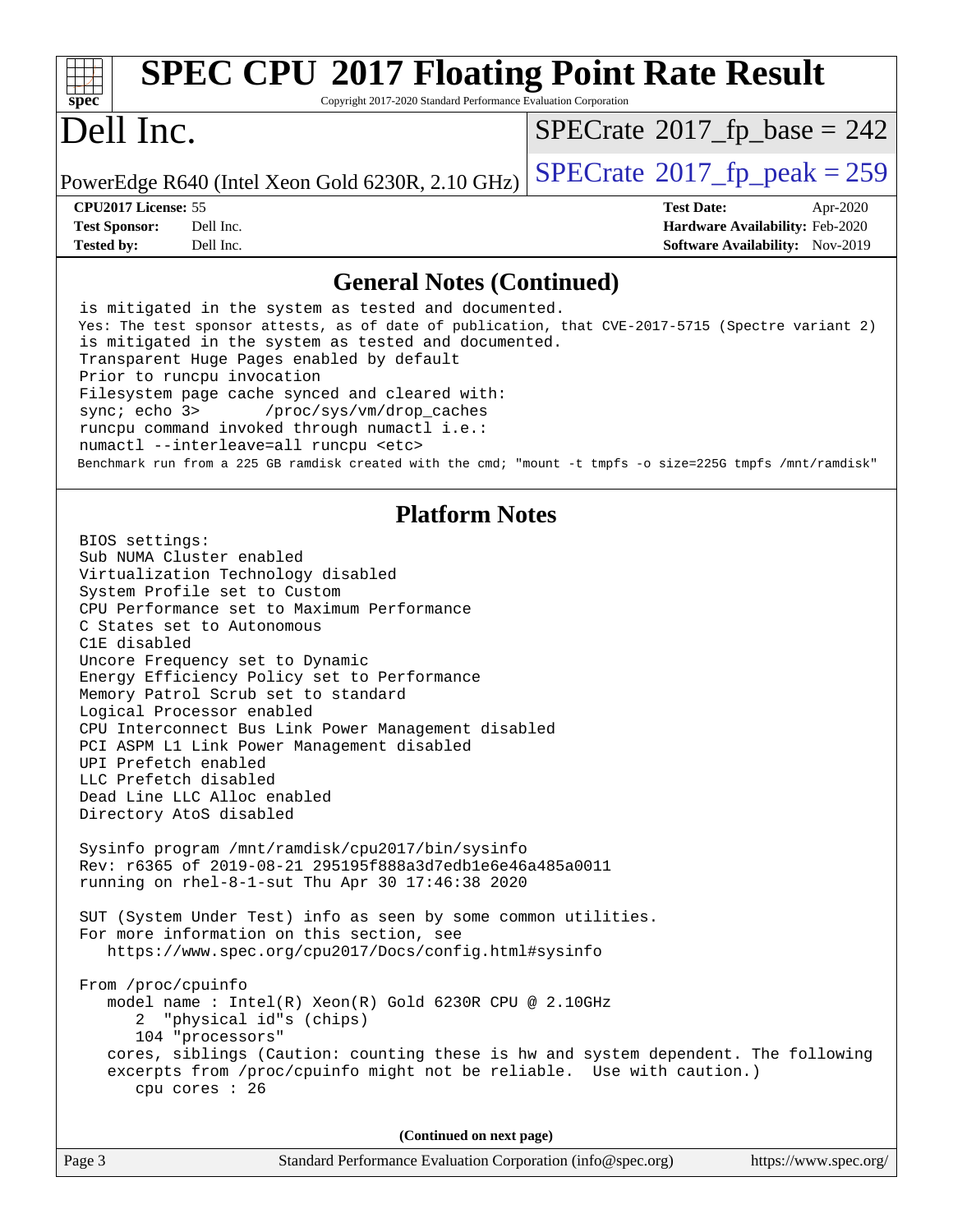| $spec^*$                                                            | Copyright 2017-2020 Standard Performance Evaluation Corporation | <b>SPEC CPU®2017 Floating Point Rate Result</b>                                                                                                                         |  |
|---------------------------------------------------------------------|-----------------------------------------------------------------|-------------------------------------------------------------------------------------------------------------------------------------------------------------------------|--|
| Dell Inc.                                                           |                                                                 | $SPECrate^{\circ}2017$ _fp_base = 242                                                                                                                                   |  |
| PowerEdge R640 (Intel Xeon Gold 6230R, 2.10 GHz)                    |                                                                 | $SPECTate@2017_fp\_peak = 259$                                                                                                                                          |  |
| CPU2017 License: 55                                                 |                                                                 | <b>Test Date:</b><br>Apr-2020                                                                                                                                           |  |
| <b>Test Sponsor:</b><br>Dell Inc.<br><b>Tested by:</b><br>Dell Inc. |                                                                 | Hardware Availability: Feb-2020<br>Software Availability: Nov-2019                                                                                                      |  |
|                                                                     |                                                                 |                                                                                                                                                                         |  |
|                                                                     | <b>Platform Notes (Continued)</b>                               |                                                                                                                                                                         |  |
| siblings : 52<br>29                                                 |                                                                 | physical 0: cores 0 1 2 3 4 5 6 8 9 10 11 12 13 16 17 18 19 20 21 22 24 25 26 27 28                                                                                     |  |
| 29                                                                  |                                                                 | physical 1: cores 0 1 2 3 4 5 6 8 9 10 11 12 13 16 17 18 19 20 21 22 24 25 26 27 28                                                                                     |  |
| From 1scpu:                                                         |                                                                 |                                                                                                                                                                         |  |
| Architecture:                                                       | x86_64                                                          |                                                                                                                                                                         |  |
| $CPU op-mode(s):$                                                   | $32$ -bit, $64$ -bit                                            |                                                                                                                                                                         |  |
| Byte Order:                                                         | Little Endian<br>104                                            |                                                                                                                                                                         |  |
| CPU(s):<br>On-line CPU(s) list: $0-103$                             |                                                                 |                                                                                                                                                                         |  |
| Thread(s) per core:                                                 | 2                                                               |                                                                                                                                                                         |  |
| Core(s) per socket:                                                 | 26                                                              |                                                                                                                                                                         |  |
| Socket(s):                                                          | 2                                                               |                                                                                                                                                                         |  |
| NUMA $node(s):$                                                     | 4                                                               |                                                                                                                                                                         |  |
| Vendor ID:                                                          | GenuineIntel                                                    |                                                                                                                                                                         |  |
| CPU family:                                                         | 6                                                               |                                                                                                                                                                         |  |
| Model:<br>Model name:                                               | 85<br>$Intel(R) Xeon(R) Gold 6230R CPU @ 2.10GHz$               |                                                                                                                                                                         |  |
| Stepping:                                                           | 7                                                               |                                                                                                                                                                         |  |
| CPU MHz:                                                            | 3156.689                                                        |                                                                                                                                                                         |  |
| CPU max MHz:                                                        | 4000.0000                                                       |                                                                                                                                                                         |  |
| CPU min MHz:                                                        | 1000.0000                                                       |                                                                                                                                                                         |  |
| BogoMIPS:                                                           | 4200.00                                                         |                                                                                                                                                                         |  |
| Virtualization:                                                     | $VT - x$                                                        |                                                                                                                                                                         |  |
| Lld cache:                                                          | 32K                                                             |                                                                                                                                                                         |  |
| Lli cache:                                                          | 32K                                                             |                                                                                                                                                                         |  |
| L2 cache:                                                           | 1024K                                                           |                                                                                                                                                                         |  |
| L3 cache:<br>NUMA node0 CPU(s):                                     | 36608K                                                          |                                                                                                                                                                         |  |
|                                                                     |                                                                 | 0, 4, 8, 12, 16, 20, 24, 28, 32, 36, 40, 44, 48, 52, 56, 60, 64, 68, 72, 76, 80, 84, 88, 92, 96, 100                                                                    |  |
| NUMA nodel CPU(s):                                                  |                                                                 |                                                                                                                                                                         |  |
| NUMA node2 CPU(s):                                                  |                                                                 | 1, 5, 9, 13, 17, 21, 25, 29, 33, 37, 41, 45, 49, 53, 57, 61, 65, 69, 73, 77, 81, 85, 89, 93, 97, 101                                                                    |  |
| NUMA node3 CPU(s):                                                  |                                                                 | 2, 6, 10, 14, 18, 22, 26, 30, 34, 38, 42, 46, 50, 54, 58, 62, 66, 70, 74, 78, 82, 86, 90, 94, 98, 102                                                                   |  |
| Flags:                                                              |                                                                 | 3, 7, 11, 15, 19, 23, 27, 31, 35, 39, 43, 47, 51, 55, 59, 63, 67, 71, 75, 79, 83, 87, 91, 95, 99, 103<br>fpu vme de pse tsc msr pae mce cx8 apic sep mtrr pge mca cmov  |  |
|                                                                     |                                                                 | pat pse36 clflush dts acpi mmx fxsr sse sse2 ss ht tm pbe syscall nx pdpelgb rdtscp                                                                                     |  |
|                                                                     |                                                                 | lm constant_tsc art arch_perfmon pebs bts rep_good nopl xtopology nonstop_tsc cpuid                                                                                     |  |
|                                                                     |                                                                 | aperfmperf pni pclmulqdq dtes64 monitor ds_cpl vmx smx est tm2 ssse3 sdbg fma cx16<br>xtpr pdcm pcid dca sse4_1 sse4_2 x2apic movbe popcnt tsc_deadline_timer aes xsave |  |
|                                                                     |                                                                 | avx f16c rdrand lahf_lm abm 3dnowprefetch cpuid_fault epb cat_13 cdp_13                                                                                                 |  |
|                                                                     |                                                                 | invpcid_single intel_ppin ssbd mba ibrs ibpb stibp ibrs_enhanced tpr_shadow vnmi                                                                                        |  |
|                                                                     |                                                                 | flexpriority ept vpid fsgsbase tsc_adjust bmil hle avx2 smep bmi2 erms invpcid rtm                                                                                      |  |
|                                                                     |                                                                 | cqm mpx rdt_a avx512f avx512dq rdseed adx smap clflushopt clwb intel_pt avx512cd                                                                                        |  |
|                                                                     | (Continued on next page)                                        |                                                                                                                                                                         |  |
| Page 4                                                              | Standard Performance Evaluation Corporation (info@spec.org)     | https://www.spec.org/                                                                                                                                                   |  |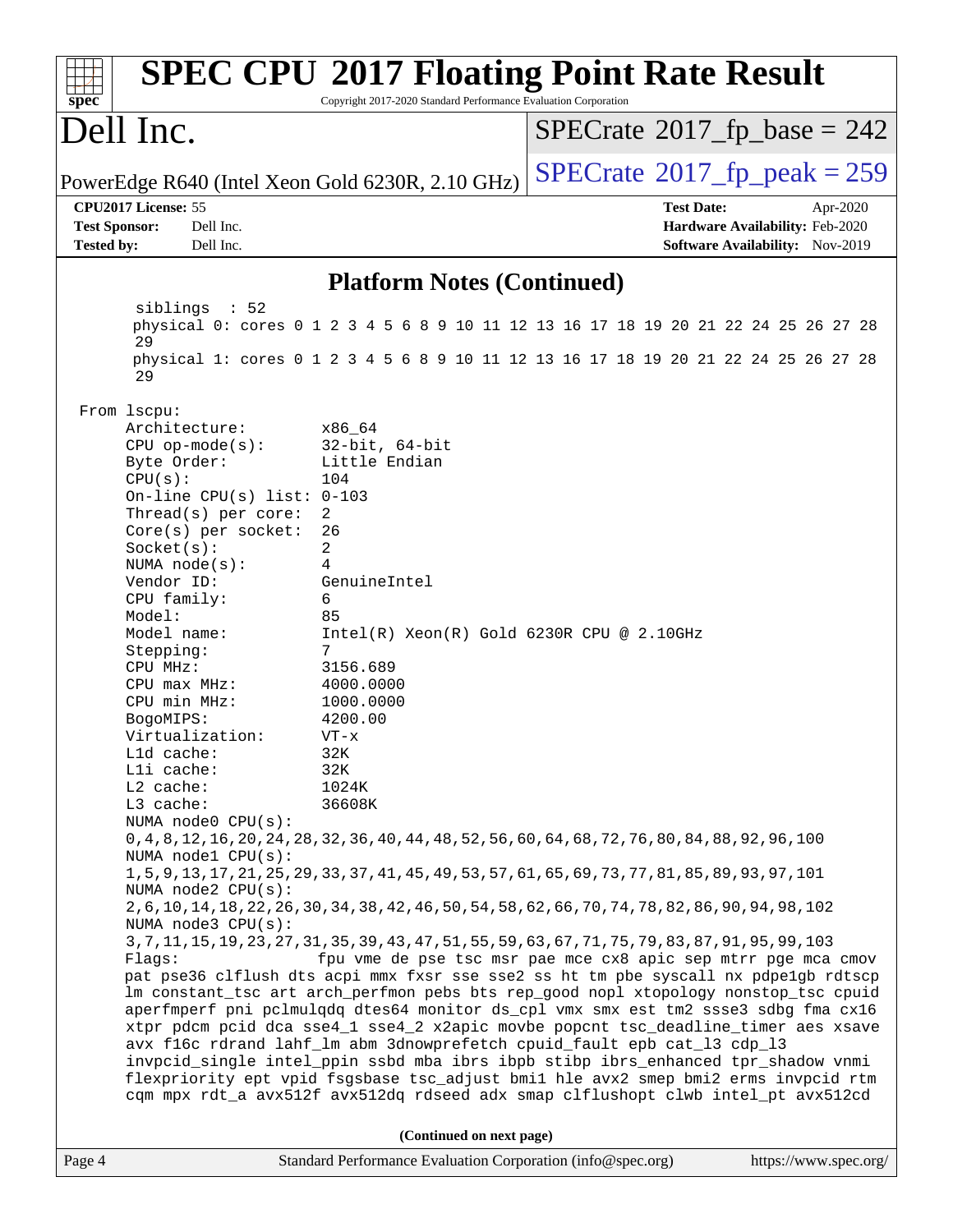| $spec^*$                                                                                                                                       | <b>SPEC CPU®2017 Floating Point Rate Result</b>                                                                                                                                             |                           |                              | Copyright 2017-2020 Standard Performance Evaluation Corporation |  |                          |  |  |  |                                                                                                |  |  |          |                                              |
|------------------------------------------------------------------------------------------------------------------------------------------------|---------------------------------------------------------------------------------------------------------------------------------------------------------------------------------------------|---------------------------|------------------------------|-----------------------------------------------------------------|--|--------------------------|--|--|--|------------------------------------------------------------------------------------------------|--|--|----------|----------------------------------------------|
| Dell Inc.                                                                                                                                      |                                                                                                                                                                                             |                           |                              |                                                                 |  |                          |  |  |  |                                                                                                |  |  |          | $SPECrate^{\circledcirc}2017_fp\_base = 242$ |
| PowerEdge R640 (Intel Xeon Gold 6230R, 2.10 GHz)                                                                                               |                                                                                                                                                                                             |                           |                              |                                                                 |  |                          |  |  |  |                                                                                                |  |  |          | $SPECTate@2017_fp\_peak = 259$               |
| CPU2017 License: 55<br><b>Test Sponsor:</b><br><b>Tested by:</b>                                                                               | Dell Inc.<br>Dell Inc.                                                                                                                                                                      |                           |                              |                                                                 |  |                          |  |  |  | <b>Test Date:</b><br>Hardware Availability: Feb-2020<br><b>Software Availability:</b> Nov-2019 |  |  | Apr-2020 |                                              |
|                                                                                                                                                |                                                                                                                                                                                             |                           |                              | <b>Platform Notes (Continued)</b>                               |  |                          |  |  |  |                                                                                                |  |  |          |                                              |
|                                                                                                                                                | avx512bw avx512vl xsaveopt xsavec xgetbvl xsaves cqm_llc cqm_occup_llc cqm_mbm_total<br>cqm_mbm_local dtherm ida arat pln pts pku ospke avx512_vnni md_clear flush_l1d<br>arch_capabilities |                           |                              |                                                                 |  |                          |  |  |  |                                                                                                |  |  |          |                                              |
| /proc/cpuinfo cache data<br>cache size : 36608 KB                                                                                              |                                                                                                                                                                                             |                           |                              |                                                                 |  |                          |  |  |  |                                                                                                |  |  |          |                                              |
| From numactl --hardware WARNING: a numactl 'node' might or might not correspond to a<br>physical chip.                                         |                                                                                                                                                                                             |                           |                              |                                                                 |  |                          |  |  |  |                                                                                                |  |  |          |                                              |
| $available: 4 nodes (0-3)$<br>node 0 cpus: 0 4 8 12 16 20 24 28 32 36 40 44 48 52 56 60 64 68 72 76 80 84 88 92 96<br>100                      |                                                                                                                                                                                             |                           |                              |                                                                 |  |                          |  |  |  |                                                                                                |  |  |          |                                              |
| node 0 size: 95278 MB<br>node 0 free: 94831 MB<br>node 1 cpus: 1 5 9 13 17 21 25 29 33 37 41 45 49 53 57 61 65 69 73 77 81 85 89 93 97<br>101  |                                                                                                                                                                                             |                           |                              |                                                                 |  |                          |  |  |  |                                                                                                |  |  |          |                                              |
| node 1 size: 96762 MB<br>node 1 free: 96129 MB<br>node 2 cpus: 2 6 10 14 18 22 26 30 34 38 42 46 50 54 58 62 66 70 74 78 82 86 90 94 98<br>102 |                                                                                                                                                                                             |                           |                              |                                                                 |  |                          |  |  |  |                                                                                                |  |  |          |                                              |
| node 2 size: 96762 MB<br>node 2 free: 96504 MB<br>node 3 cpus: 3 7 11 15 19 23 27 31 35 39 43 47 51 55 59 63 67 71 75 79 83 87 91 95 99        |                                                                                                                                                                                             |                           |                              |                                                                 |  |                          |  |  |  |                                                                                                |  |  |          |                                              |
| 103<br>node 3 size: 96762 MB<br>node 3 free: 80875 MB<br>node distances:                                                                       |                                                                                                                                                                                             |                           |                              |                                                                 |  |                          |  |  |  |                                                                                                |  |  |          |                                              |
| $\mathbf{0}$<br>node<br>0:<br>10<br>1:<br>21<br>2:<br>11<br>3:<br>21                                                                           | 1<br>2<br>21 11<br>10<br>- 21<br>21 10<br>11<br>21                                                                                                                                          | 3<br>21<br>11<br>21<br>10 |                              |                                                                 |  |                          |  |  |  |                                                                                                |  |  |          |                                              |
| From /proc/meminfo<br>MemTotal:<br>HugePages_Total:<br>Hugepagesize:                                                                           |                                                                                                                                                                                             |                           | 394820592 kB<br>0<br>2048 kB |                                                                 |  |                          |  |  |  |                                                                                                |  |  |          |                                              |
| From /etc/*release* /etc/*version*<br>os-release:<br>ID="rhel"                                                                                 | NAME="Red Hat Enterprise Linux"<br>VERSION="8.1 (Ootpa)"<br>ID_LIKE="fedora"                                                                                                                |                           |                              |                                                                 |  |                          |  |  |  |                                                                                                |  |  |          |                                              |
|                                                                                                                                                | VERSION_ID="8.1"<br>PLATFORM_ID="platform:el8"<br>PRETTY_NAME="Red Hat Enterprise Linux 8.1 (Ootpa)"                                                                                        |                           |                              |                                                                 |  |                          |  |  |  |                                                                                                |  |  |          |                                              |
|                                                                                                                                                |                                                                                                                                                                                             |                           |                              |                                                                 |  | (Continued on next page) |  |  |  |                                                                                                |  |  |          |                                              |

Page 5 Standard Performance Evaluation Corporation [\(info@spec.org\)](mailto:info@spec.org) <https://www.spec.org/>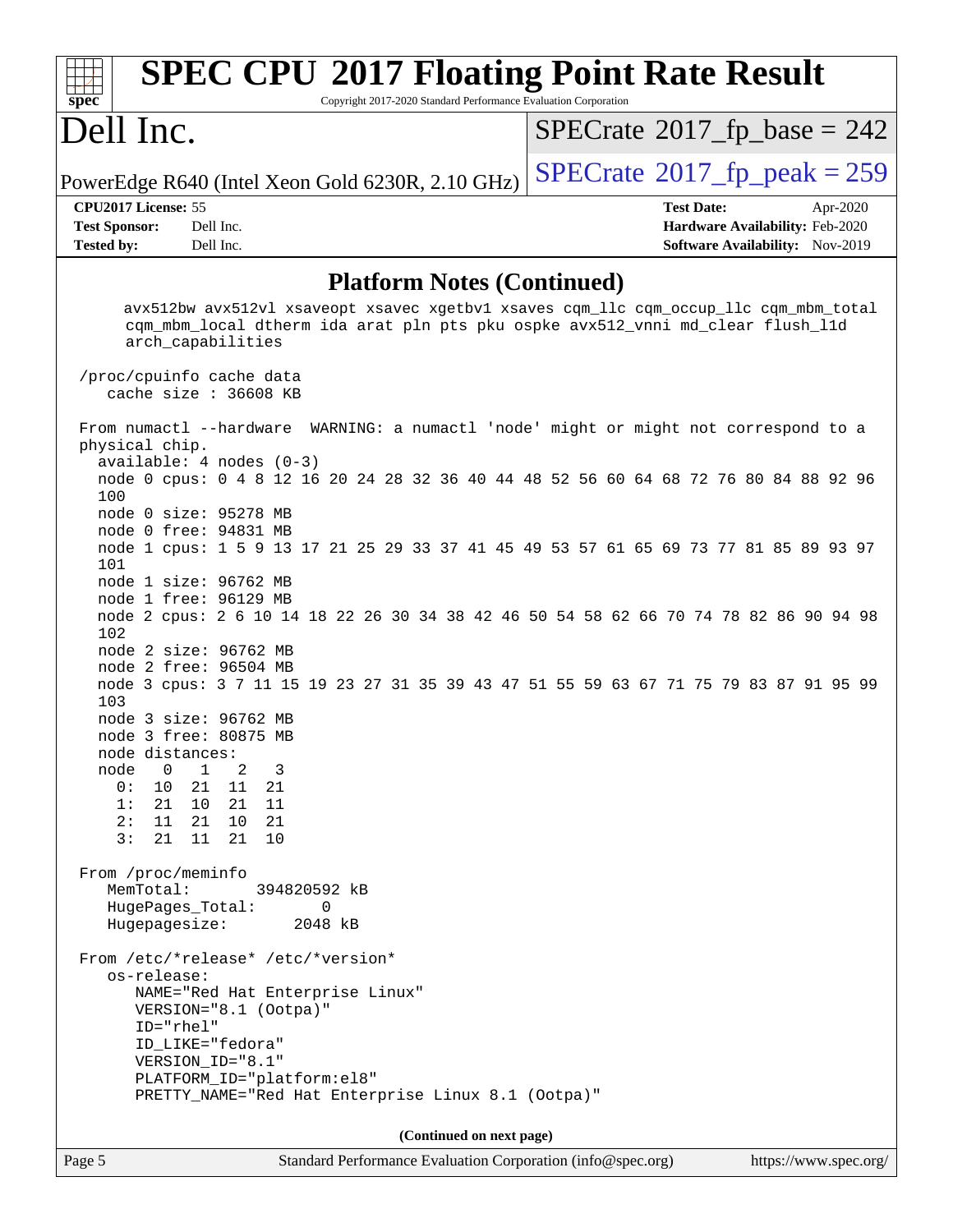| <b>SPEC CPU®2017 Floating Point Rate Result</b><br>Spec<br>Copyright 2017-2020 Standard Performance Evaluation Corporation                                                                                                                                                                                                                                                                                                                                                                                                                                                           |                                                                                                                          |
|--------------------------------------------------------------------------------------------------------------------------------------------------------------------------------------------------------------------------------------------------------------------------------------------------------------------------------------------------------------------------------------------------------------------------------------------------------------------------------------------------------------------------------------------------------------------------------------|--------------------------------------------------------------------------------------------------------------------------|
| Dell Inc.                                                                                                                                                                                                                                                                                                                                                                                                                                                                                                                                                                            | $SPECrate^{\circ}2017$ fp base = 242                                                                                     |
| PowerEdge R640 (Intel Xeon Gold 6230R, 2.10 GHz)                                                                                                                                                                                                                                                                                                                                                                                                                                                                                                                                     | $SPECTate$ <sup>®</sup> 2017_fp_peak = 259                                                                               |
| CPU2017 License: 55                                                                                                                                                                                                                                                                                                                                                                                                                                                                                                                                                                  | <b>Test Date:</b><br>Apr-2020                                                                                            |
| <b>Test Sponsor:</b><br>Dell Inc.<br>Dell Inc.<br><b>Tested by:</b>                                                                                                                                                                                                                                                                                                                                                                                                                                                                                                                  | Hardware Availability: Feb-2020<br><b>Software Availability:</b> Nov-2019                                                |
| <b>Platform Notes (Continued)</b>                                                                                                                                                                                                                                                                                                                                                                                                                                                                                                                                                    |                                                                                                                          |
| ANSI_COLOR="0;31"<br>redhat-release: Red Hat Enterprise Linux release 8.1 (Ootpa)<br>system-release: Red Hat Enterprise Linux release 8.1 (Ootpa)<br>system-release-cpe: cpe:/o:redhat:enterprise_linux:8.1:ga                                                                                                                                                                                                                                                                                                                                                                       |                                                                                                                          |
| uname $-a$ :<br>Linux rhel-8-1-sut 4.18.0-147.el8.x86_64 #1 SMP Thu Sep 26 15:52:44 UTC 2019 x86_64<br>x86_64 x86_64 GNU/Linux                                                                                                                                                                                                                                                                                                                                                                                                                                                       |                                                                                                                          |
| Kernel self-reported vulnerability status:                                                                                                                                                                                                                                                                                                                                                                                                                                                                                                                                           |                                                                                                                          |
| $CVE-2018-3620$ (L1 Terminal Fault):<br>Microarchitectural Data Sampling:<br>CVE-2017-5754 (Meltdown):<br>CVE-2018-3639 (Speculative Store Bypass): Mitigation: Speculative Store Bypass disabled<br>CVE-2017-5753 (Spectre variant 1):                                                                                                                                                                                                                                                                                                                                              | Not affected<br>Not affected<br>Not affected<br>via prctl and seccomp<br>Mitigation: usercopy/swapgs barriers and __user |
| $CVE-2017-5715$ (Spectre variant 2):<br>RSB filling                                                                                                                                                                                                                                                                                                                                                                                                                                                                                                                                  | pointer sanitization<br>Mitigation: Enhanced IBRS, IBPB: conditional,                                                    |
| run-level 3 Apr 30 11:16 last=5                                                                                                                                                                                                                                                                                                                                                                                                                                                                                                                                                      |                                                                                                                          |
| SPEC is set to: /mnt/ramdisk/cpu2017<br>Filesystem<br>Size Used Avail Use% Mounted on<br>Type<br>225G 7.5G 218G<br>tmpfs<br>tmpfs                                                                                                                                                                                                                                                                                                                                                                                                                                                    | 4% /mnt/ramdisk                                                                                                          |
| From /sys/devices/virtual/dmi/id<br>Dell Inc. 2.5.4 01/13/2020<br>BIOS:<br>Vendor: Dell Inc.<br>Product: PowerEdge R640<br>Product Family: PowerEdge<br>Serial: FPFXCH2                                                                                                                                                                                                                                                                                                                                                                                                              |                                                                                                                          |
| Additional information from dmidecode follows. WARNING: Use caution when you interpret<br>this section. The 'dmidecode' program reads system data which is "intended to allow<br>hardware to be accurately determined", but the intent may not be met, as there are<br>frequent changes to hardware, firmware, and the "DMTF SMBIOS" standard.<br>Memory:<br>10x 002C069D002C 18ASF2G72PDZ-2G9E1 16 GB 2 rank 2933<br>4x 00AD00B300AD HMA82GR7CJR8N-WM 16 GB 2 rank 2933<br>8x 00AD00B300AD HMA82GR7CJR8N-XN 16 GB 2 rank 3200<br>2x 00AD063200AD HMA82GR7CJR8N-WM 16 GB 2 rank 2933 |                                                                                                                          |
| (End of data from sysinfo program)                                                                                                                                                                                                                                                                                                                                                                                                                                                                                                                                                   |                                                                                                                          |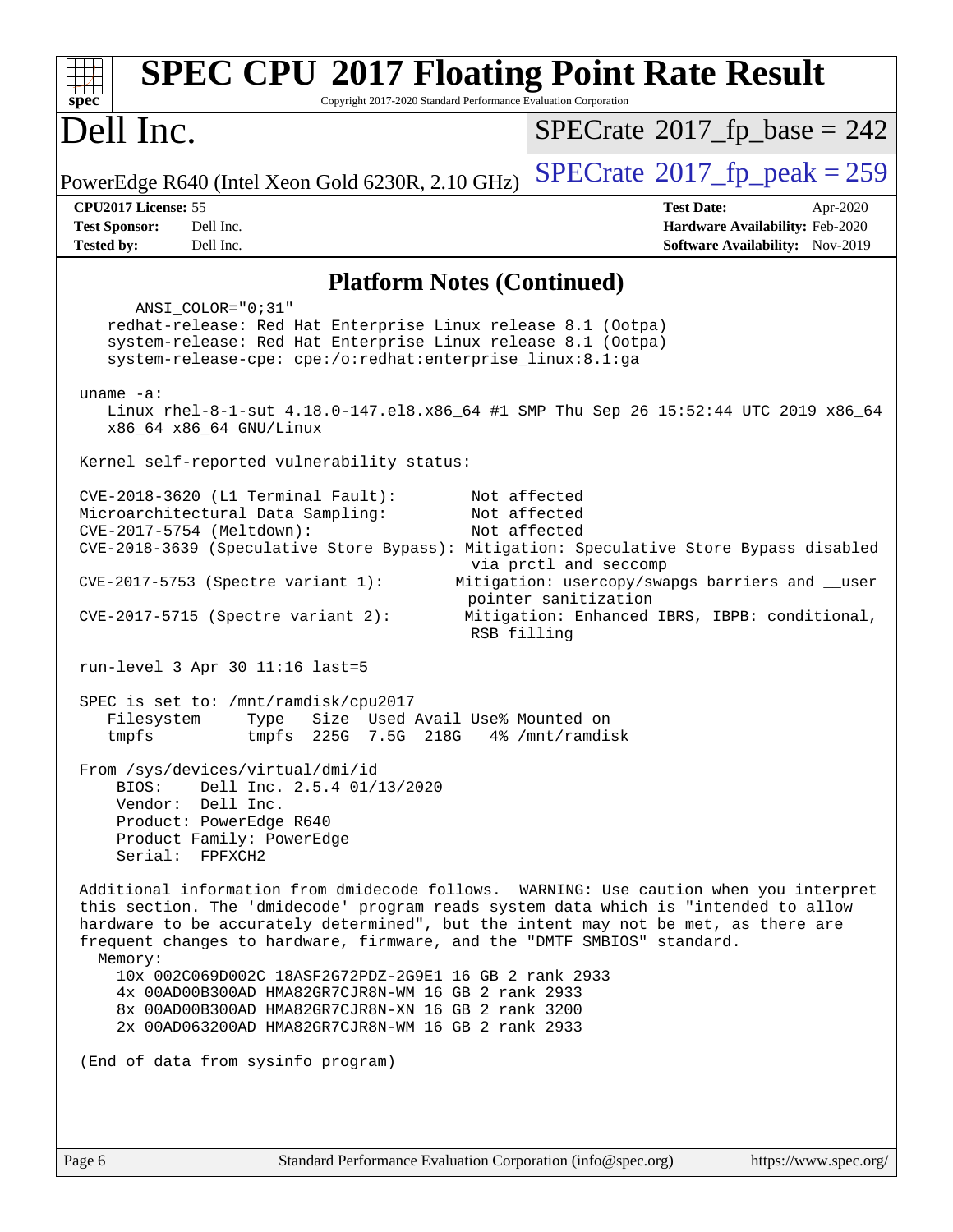| <b>SPEC CPU®2017 Floating Point Rate Result</b><br>Copyright 2017-2020 Standard Performance Evaluation Corporation<br>spec <sup>®</sup>                                                                                                                                                                                                                                                                                                                                                                                                                              |                                                                                                     |
|----------------------------------------------------------------------------------------------------------------------------------------------------------------------------------------------------------------------------------------------------------------------------------------------------------------------------------------------------------------------------------------------------------------------------------------------------------------------------------------------------------------------------------------------------------------------|-----------------------------------------------------------------------------------------------------|
| Dell Inc.                                                                                                                                                                                                                                                                                                                                                                                                                                                                                                                                                            | $SPECTate$ <sup>®</sup> 2017_fp_base = 242                                                          |
| PowerEdge R640 (Intel Xeon Gold 6230R, 2.10 GHz)                                                                                                                                                                                                                                                                                                                                                                                                                                                                                                                     | $SPECTate@2017_fp\_peak = 259$                                                                      |
| CPU2017 License: 55<br>Dell Inc.<br><b>Test Sponsor:</b><br><b>Tested by:</b><br>Dell Inc.                                                                                                                                                                                                                                                                                                                                                                                                                                                                           | <b>Test Date:</b><br>Apr-2020<br>Hardware Availability: Feb-2020<br>Software Availability: Nov-2019 |
| <b>Compiler Version Notes</b>                                                                                                                                                                                                                                                                                                                                                                                                                                                                                                                                        |                                                                                                     |
| 519.1bm_r(base, peak) 538.imagick_r(base, peak)<br>C<br>544.nab_r(base, peak)                                                                                                                                                                                                                                                                                                                                                                                                                                                                                        |                                                                                                     |
| Intel(R) C Intel(R) 64 Compiler for applications running on Intel(R) 64,<br>Version 19.0.5.281 Build 20190815<br>Copyright (C) 1985-2019 Intel Corporation. All rights reserved.                                                                                                                                                                                                                                                                                                                                                                                     |                                                                                                     |
| 508.namd_r(base, peak) 510.parest_r(base, peak)<br>$C++$                                                                                                                                                                                                                                                                                                                                                                                                                                                                                                             |                                                                                                     |
| Intel(R) $C++$ Intel(R) 64 Compiler for applications running on Intel(R) 64,<br>Version 19.0.5.281 Build 20190815<br>Copyright (C) 1985-2019 Intel Corporation. All rights reserved.                                                                                                                                                                                                                                                                                                                                                                                 |                                                                                                     |
| $511.povray_r(base, peak) 526.blender_r(base, peak)$<br>$C++$ , $C$                                                                                                                                                                                                                                                                                                                                                                                                                                                                                                  |                                                                                                     |
| Intel(R) $C++$ Intel(R) 64 Compiler for applications running on Intel(R) 64,<br>Version 19.0.5.281 Build 20190815<br>Copyright (C) 1985-2019 Intel Corporation. All rights reserved.<br>Intel(R) C Intel(R) 64 Compiler for applications running on Intel(R) 64,<br>Version 19.0.5.281 Build 20190815<br>Copyright (C) 1985-2019 Intel Corporation. All rights reserved.                                                                                                                                                                                             |                                                                                                     |
| $C++$ , C, Fortran   507.cactuBSSN_r(base, peak)                                                                                                                                                                                                                                                                                                                                                                                                                                                                                                                     |                                                                                                     |
| Intel(R) $C++$ Intel(R) 64 Compiler for applications running on Intel(R) 64,<br>Version 19.0.5.281 Build 20190815<br>Copyright (C) 1985-2019 Intel Corporation. All rights reserved.<br>Intel(R) C Intel(R) 64 Compiler for applications running on Intel(R) 64,<br>Version 19.0.5.281 Build 20190815<br>Copyright (C) 1985-2019 Intel Corporation. All rights reserved.<br>$Intel(R)$ Fortran Intel(R) 64 Compiler for applications running on Intel(R)<br>64, Version 19.0.5.281 Build 20190815<br>Copyright (C) 1985-2019 Intel Corporation. All rights reserved. |                                                                                                     |
| 503.bwaves_r(base, peak) 549.fotonik3d_r(base, peak)<br>Fortran<br>  554. $roms_r(base, peak)$                                                                                                                                                                                                                                                                                                                                                                                                                                                                       |                                                                                                     |
| $Intel(R)$ Fortran Intel(R) 64 Compiler for applications running on Intel(R)                                                                                                                                                                                                                                                                                                                                                                                                                                                                                         |                                                                                                     |
| (Continued on next page)                                                                                                                                                                                                                                                                                                                                                                                                                                                                                                                                             |                                                                                                     |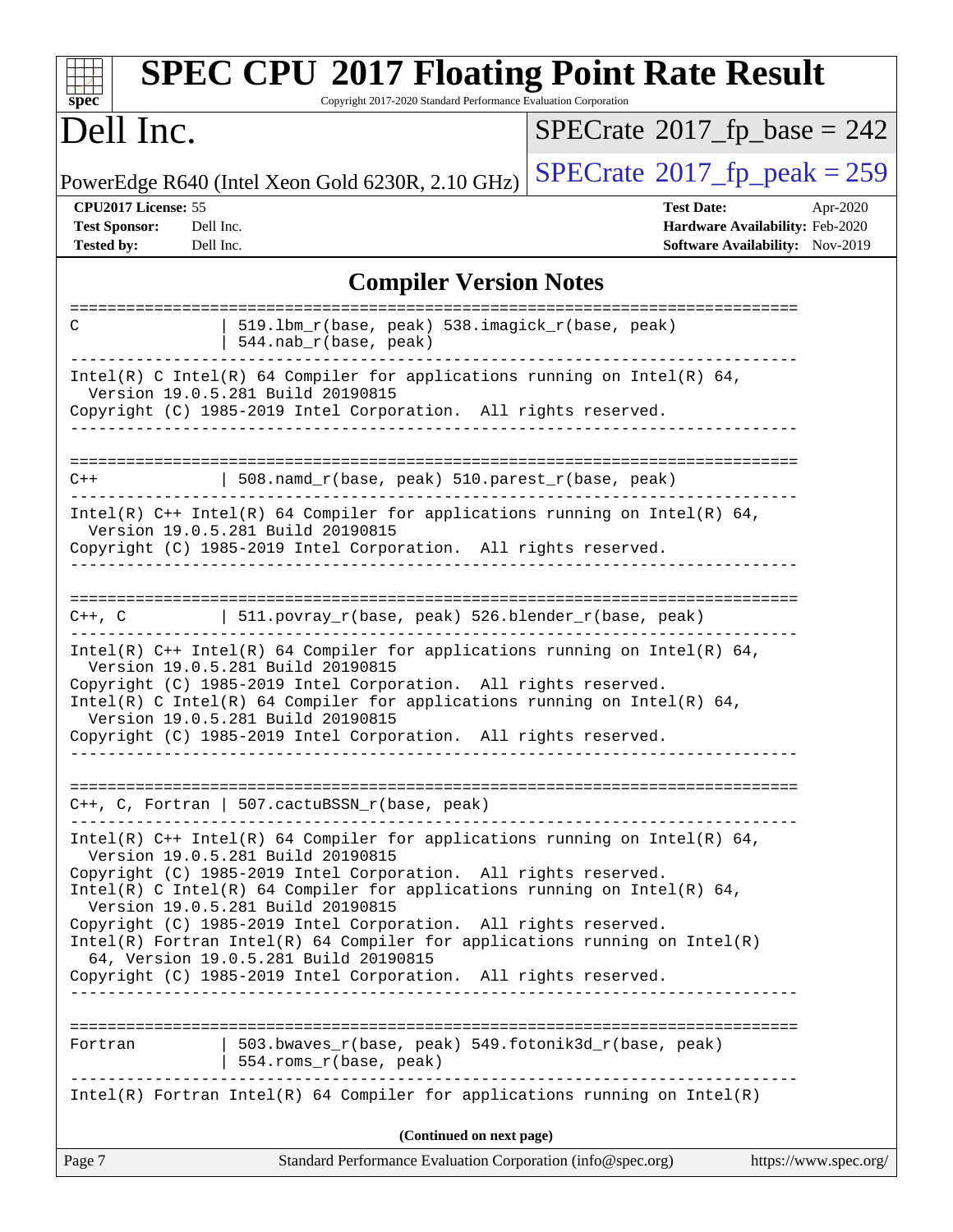| $spec^*$                                  | Copyright 2017-2020 Standard Performance Evaluation Corporation | <b>SPEC CPU®2017 Floating Point Rate Result</b> |  |  |  |  |
|-------------------------------------------|-----------------------------------------------------------------|-------------------------------------------------|--|--|--|--|
| Dell Inc.                                 |                                                                 | $SPECrate^{\circ}2017_fp\_base = 242$           |  |  |  |  |
|                                           | PowerEdge R640 (Intel Xeon Gold 6230R, 2.10 GHz)                | $SPECTate@2017fr peak = 259$                    |  |  |  |  |
| <b>CPU2017 License: 55</b>                |                                                                 | <b>Test Date:</b><br>Apr-2020                   |  |  |  |  |
| <b>Test Sponsor:</b><br>Dell Inc.         |                                                                 | Hardware Availability: Feb-2020                 |  |  |  |  |
| <b>Tested by:</b><br>Dell Inc.            |                                                                 | <b>Software Availability:</b> Nov-2019          |  |  |  |  |
| <b>Compiler Version Notes (Continued)</b> |                                                                 |                                                 |  |  |  |  |
|                                           | 64, Version 19.0.5.281 Build 20190815                           |                                                 |  |  |  |  |
|                                           | Copyright (C) 1985-2019 Intel Corporation. All rights reserved. |                                                 |  |  |  |  |
|                                           |                                                                 |                                                 |  |  |  |  |

| <b>Base Compiler Invocation</b> |  |
|---------------------------------|--|
|                                 |  |
|                                 |  |

------------------------------------------------------------------------------ Intel(R) Fortran Intel(R) 64 Compiler for applications running on Intel(R)

------------------------------------------------------------------------------

Fortran, C | 521.wrf\_r(base, peak) 527.cam4\_r(base, peak)

Copyright (C) 1985-2019 Intel Corporation. All rights reserved.

Copyright (C) 1985-2019 Intel Corporation. All rights reserved.

Intel(R) C Intel(R) 64 Compiler for applications running on Intel(R) 64,

64, Version 19.0.5.281 Build 20190815

Version 19.0.5.281 Build 20190815

[C benchmarks](http://www.spec.org/auto/cpu2017/Docs/result-fields.html#Cbenchmarks): [icc](http://www.spec.org/cpu2017/results/res2020q2/cpu2017-20200511-22406.flags.html#user_CCbase_intel_icc_66fc1ee009f7361af1fbd72ca7dcefbb700085f36577c54f309893dd4ec40d12360134090235512931783d35fd58c0460139e722d5067c5574d8eaf2b3e37e92)

[C++ benchmarks:](http://www.spec.org/auto/cpu2017/Docs/result-fields.html#CXXbenchmarks) [icpc](http://www.spec.org/cpu2017/results/res2020q2/cpu2017-20200511-22406.flags.html#user_CXXbase_intel_icpc_c510b6838c7f56d33e37e94d029a35b4a7bccf4766a728ee175e80a419847e808290a9b78be685c44ab727ea267ec2f070ec5dc83b407c0218cded6866a35d07)

[Fortran benchmarks](http://www.spec.org/auto/cpu2017/Docs/result-fields.html#Fortranbenchmarks): [ifort](http://www.spec.org/cpu2017/results/res2020q2/cpu2017-20200511-22406.flags.html#user_FCbase_intel_ifort_8111460550e3ca792625aed983ce982f94888b8b503583aa7ba2b8303487b4d8a21a13e7191a45c5fd58ff318f48f9492884d4413fa793fd88dd292cad7027ca)

[Benchmarks using both Fortran and C](http://www.spec.org/auto/cpu2017/Docs/result-fields.html#BenchmarksusingbothFortranandC): [ifort](http://www.spec.org/cpu2017/results/res2020q2/cpu2017-20200511-22406.flags.html#user_CC_FCbase_intel_ifort_8111460550e3ca792625aed983ce982f94888b8b503583aa7ba2b8303487b4d8a21a13e7191a45c5fd58ff318f48f9492884d4413fa793fd88dd292cad7027ca) [icc](http://www.spec.org/cpu2017/results/res2020q2/cpu2017-20200511-22406.flags.html#user_CC_FCbase_intel_icc_66fc1ee009f7361af1fbd72ca7dcefbb700085f36577c54f309893dd4ec40d12360134090235512931783d35fd58c0460139e722d5067c5574d8eaf2b3e37e92)

[Benchmarks using both C and C++](http://www.spec.org/auto/cpu2017/Docs/result-fields.html#BenchmarksusingbothCandCXX): [icpc](http://www.spec.org/cpu2017/results/res2020q2/cpu2017-20200511-22406.flags.html#user_CC_CXXbase_intel_icpc_c510b6838c7f56d33e37e94d029a35b4a7bccf4766a728ee175e80a419847e808290a9b78be685c44ab727ea267ec2f070ec5dc83b407c0218cded6866a35d07) [icc](http://www.spec.org/cpu2017/results/res2020q2/cpu2017-20200511-22406.flags.html#user_CC_CXXbase_intel_icc_66fc1ee009f7361af1fbd72ca7dcefbb700085f36577c54f309893dd4ec40d12360134090235512931783d35fd58c0460139e722d5067c5574d8eaf2b3e37e92)

[Benchmarks using Fortran, C, and C++:](http://www.spec.org/auto/cpu2017/Docs/result-fields.html#BenchmarksusingFortranCandCXX) [icpc](http://www.spec.org/cpu2017/results/res2020q2/cpu2017-20200511-22406.flags.html#user_CC_CXX_FCbase_intel_icpc_c510b6838c7f56d33e37e94d029a35b4a7bccf4766a728ee175e80a419847e808290a9b78be685c44ab727ea267ec2f070ec5dc83b407c0218cded6866a35d07) [icc](http://www.spec.org/cpu2017/results/res2020q2/cpu2017-20200511-22406.flags.html#user_CC_CXX_FCbase_intel_icc_66fc1ee009f7361af1fbd72ca7dcefbb700085f36577c54f309893dd4ec40d12360134090235512931783d35fd58c0460139e722d5067c5574d8eaf2b3e37e92) [ifort](http://www.spec.org/cpu2017/results/res2020q2/cpu2017-20200511-22406.flags.html#user_CC_CXX_FCbase_intel_ifort_8111460550e3ca792625aed983ce982f94888b8b503583aa7ba2b8303487b4d8a21a13e7191a45c5fd58ff318f48f9492884d4413fa793fd88dd292cad7027ca)

### **[Base Portability Flags](http://www.spec.org/auto/cpu2017/Docs/result-fields.html#BasePortabilityFlags)**

 503.bwaves\_r: [-DSPEC\\_LP64](http://www.spec.org/cpu2017/results/res2020q2/cpu2017-20200511-22406.flags.html#suite_basePORTABILITY503_bwaves_r_DSPEC_LP64) 507.cactuBSSN\_r: [-DSPEC\\_LP64](http://www.spec.org/cpu2017/results/res2020q2/cpu2017-20200511-22406.flags.html#suite_basePORTABILITY507_cactuBSSN_r_DSPEC_LP64) 508.namd\_r: [-DSPEC\\_LP64](http://www.spec.org/cpu2017/results/res2020q2/cpu2017-20200511-22406.flags.html#suite_basePORTABILITY508_namd_r_DSPEC_LP64) 510.parest\_r: [-DSPEC\\_LP64](http://www.spec.org/cpu2017/results/res2020q2/cpu2017-20200511-22406.flags.html#suite_basePORTABILITY510_parest_r_DSPEC_LP64) 511.povray\_r: [-DSPEC\\_LP64](http://www.spec.org/cpu2017/results/res2020q2/cpu2017-20200511-22406.flags.html#suite_basePORTABILITY511_povray_r_DSPEC_LP64) 519.lbm\_r: [-DSPEC\\_LP64](http://www.spec.org/cpu2017/results/res2020q2/cpu2017-20200511-22406.flags.html#suite_basePORTABILITY519_lbm_r_DSPEC_LP64)

**(Continued on next page)**

Page 8 Standard Performance Evaluation Corporation [\(info@spec.org\)](mailto:info@spec.org) <https://www.spec.org/>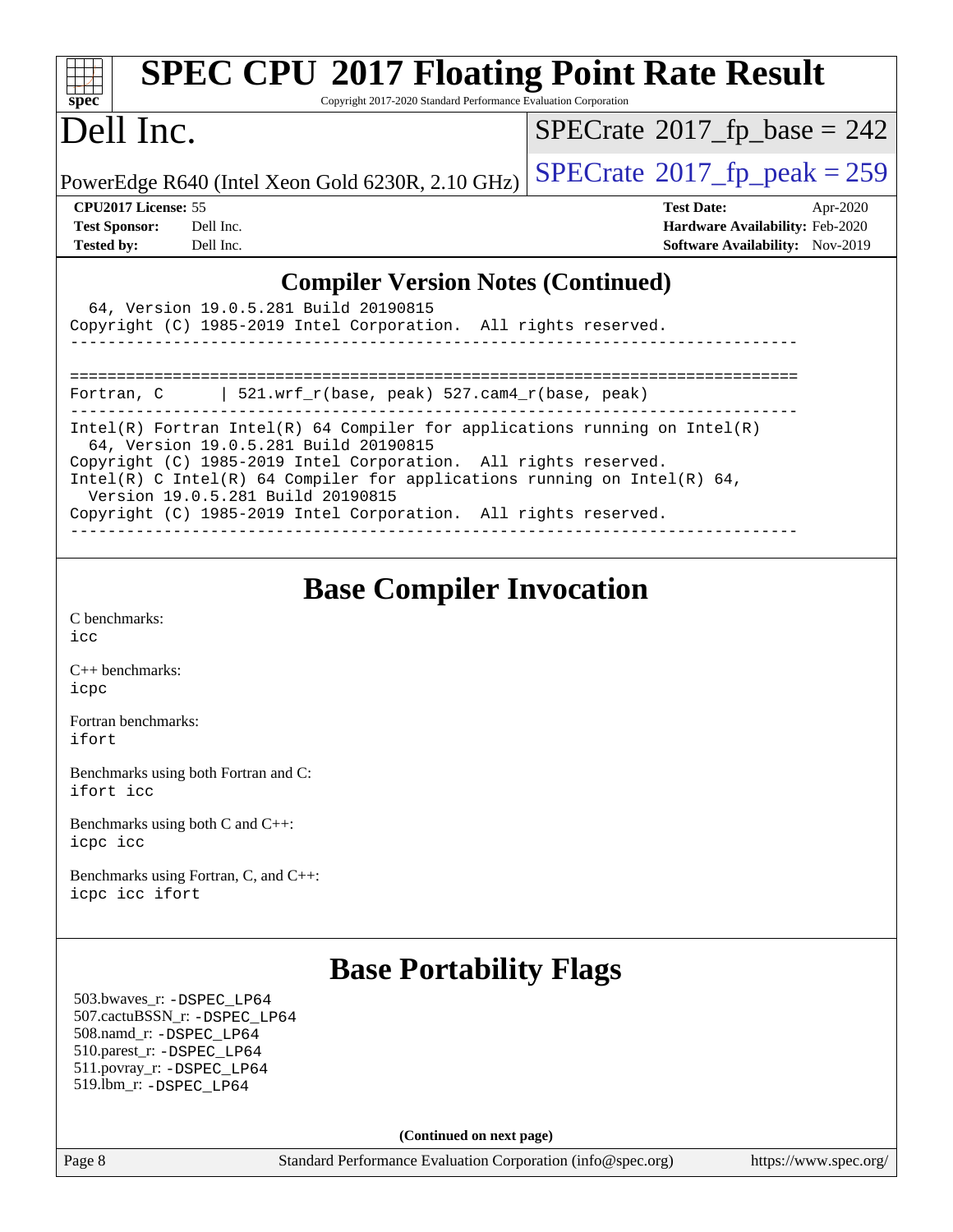

# **[SPEC CPU](http://www.spec.org/auto/cpu2017/Docs/result-fields.html#SPECCPU2017FloatingPointRateResult)[2017 Floating Point Rate Result](http://www.spec.org/auto/cpu2017/Docs/result-fields.html#SPECCPU2017FloatingPointRateResult)**

Copyright 2017-2020 Standard Performance Evaluation Corporation

# Dell Inc.

 $SPECTate$ <sup>®</sup>[2017\\_fp\\_base =](http://www.spec.org/auto/cpu2017/Docs/result-fields.html#SPECrate2017fpbase) 242

PowerEdge R640 (Intel Xeon Gold 6230R, 2.10 GHz)  $\left|$  [SPECrate](http://www.spec.org/auto/cpu2017/Docs/result-fields.html#SPECrate2017fppeak)<sup>®</sup>[2017\\_fp\\_peak = 2](http://www.spec.org/auto/cpu2017/Docs/result-fields.html#SPECrate2017fppeak)59

**[CPU2017 License:](http://www.spec.org/auto/cpu2017/Docs/result-fields.html#CPU2017License)** 55 **[Test Date:](http://www.spec.org/auto/cpu2017/Docs/result-fields.html#TestDate)** Apr-2020 **[Test Sponsor:](http://www.spec.org/auto/cpu2017/Docs/result-fields.html#TestSponsor)** Dell Inc. **[Hardware Availability:](http://www.spec.org/auto/cpu2017/Docs/result-fields.html#HardwareAvailability)** Feb-2020 **[Tested by:](http://www.spec.org/auto/cpu2017/Docs/result-fields.html#Testedby)** Dell Inc. **[Software Availability:](http://www.spec.org/auto/cpu2017/Docs/result-fields.html#SoftwareAvailability)** Nov-2019

## **[Base Portability Flags \(Continued\)](http://www.spec.org/auto/cpu2017/Docs/result-fields.html#BasePortabilityFlags)**

 521.wrf\_r: [-DSPEC\\_LP64](http://www.spec.org/cpu2017/results/res2020q2/cpu2017-20200511-22406.flags.html#suite_basePORTABILITY521_wrf_r_DSPEC_LP64) [-DSPEC\\_CASE\\_FLAG](http://www.spec.org/cpu2017/results/res2020q2/cpu2017-20200511-22406.flags.html#b521.wrf_r_baseCPORTABILITY_DSPEC_CASE_FLAG) [-convert big\\_endian](http://www.spec.org/cpu2017/results/res2020q2/cpu2017-20200511-22406.flags.html#user_baseFPORTABILITY521_wrf_r_convert_big_endian_c3194028bc08c63ac5d04de18c48ce6d347e4e562e8892b8bdbdc0214820426deb8554edfa529a3fb25a586e65a3d812c835984020483e7e73212c4d31a38223) 526.blender\_r: [-DSPEC\\_LP64](http://www.spec.org/cpu2017/results/res2020q2/cpu2017-20200511-22406.flags.html#suite_basePORTABILITY526_blender_r_DSPEC_LP64) [-DSPEC\\_LINUX](http://www.spec.org/cpu2017/results/res2020q2/cpu2017-20200511-22406.flags.html#b526.blender_r_baseCPORTABILITY_DSPEC_LINUX) [-funsigned-char](http://www.spec.org/cpu2017/results/res2020q2/cpu2017-20200511-22406.flags.html#user_baseCPORTABILITY526_blender_r_force_uchar_40c60f00ab013830e2dd6774aeded3ff59883ba5a1fc5fc14077f794d777847726e2a5858cbc7672e36e1b067e7e5c1d9a74f7176df07886a243d7cc18edfe67) 527.cam4\_r: [-DSPEC\\_LP64](http://www.spec.org/cpu2017/results/res2020q2/cpu2017-20200511-22406.flags.html#suite_basePORTABILITY527_cam4_r_DSPEC_LP64) [-DSPEC\\_CASE\\_FLAG](http://www.spec.org/cpu2017/results/res2020q2/cpu2017-20200511-22406.flags.html#b527.cam4_r_baseCPORTABILITY_DSPEC_CASE_FLAG) 538.imagick\_r: [-DSPEC\\_LP64](http://www.spec.org/cpu2017/results/res2020q2/cpu2017-20200511-22406.flags.html#suite_basePORTABILITY538_imagick_r_DSPEC_LP64) 544.nab\_r: [-DSPEC\\_LP64](http://www.spec.org/cpu2017/results/res2020q2/cpu2017-20200511-22406.flags.html#suite_basePORTABILITY544_nab_r_DSPEC_LP64) 549.fotonik3d\_r: [-DSPEC\\_LP64](http://www.spec.org/cpu2017/results/res2020q2/cpu2017-20200511-22406.flags.html#suite_basePORTABILITY549_fotonik3d_r_DSPEC_LP64) 554.roms\_r: [-DSPEC\\_LP64](http://www.spec.org/cpu2017/results/res2020q2/cpu2017-20200511-22406.flags.html#suite_basePORTABILITY554_roms_r_DSPEC_LP64)

### **[Base Optimization Flags](http://www.spec.org/auto/cpu2017/Docs/result-fields.html#BaseOptimizationFlags)**

#### [C benchmarks](http://www.spec.org/auto/cpu2017/Docs/result-fields.html#Cbenchmarks):

[-m64](http://www.spec.org/cpu2017/results/res2020q2/cpu2017-20200511-22406.flags.html#user_CCbase_m64-icc) [-std=c11](http://www.spec.org/cpu2017/results/res2020q2/cpu2017-20200511-22406.flags.html#user_CCbase_std-icc-std_0e1c27790398a4642dfca32ffe6c27b5796f9c2d2676156f2e42c9c44eaad0c049b1cdb667a270c34d979996257aeb8fc440bfb01818dbc9357bd9d174cb8524) [-xCORE-AVX2](http://www.spec.org/cpu2017/results/res2020q2/cpu2017-20200511-22406.flags.html#user_CCbase_f-xCORE-AVX2) [-ipo](http://www.spec.org/cpu2017/results/res2020q2/cpu2017-20200511-22406.flags.html#user_CCbase_f-ipo) [-O3](http://www.spec.org/cpu2017/results/res2020q2/cpu2017-20200511-22406.flags.html#user_CCbase_f-O3) [-no-prec-div](http://www.spec.org/cpu2017/results/res2020q2/cpu2017-20200511-22406.flags.html#user_CCbase_f-no-prec-div) [-qopt-prefetch](http://www.spec.org/cpu2017/results/res2020q2/cpu2017-20200511-22406.flags.html#user_CCbase_f-qopt-prefetch) [-ffinite-math-only](http://www.spec.org/cpu2017/results/res2020q2/cpu2017-20200511-22406.flags.html#user_CCbase_f_finite_math_only_cb91587bd2077682c4b38af759c288ed7c732db004271a9512da14a4f8007909a5f1427ecbf1a0fb78ff2a814402c6114ac565ca162485bbcae155b5e4258871) [-qopt-mem-layout-trans=4](http://www.spec.org/cpu2017/results/res2020q2/cpu2017-20200511-22406.flags.html#user_CCbase_f-qopt-mem-layout-trans_fa39e755916c150a61361b7846f310bcdf6f04e385ef281cadf3647acec3f0ae266d1a1d22d972a7087a248fd4e6ca390a3634700869573d231a252c784941a8)

#### [C++ benchmarks:](http://www.spec.org/auto/cpu2017/Docs/result-fields.html#CXXbenchmarks)

[-m64](http://www.spec.org/cpu2017/results/res2020q2/cpu2017-20200511-22406.flags.html#user_CXXbase_m64-icc) [-xCORE-AVX2](http://www.spec.org/cpu2017/results/res2020q2/cpu2017-20200511-22406.flags.html#user_CXXbase_f-xCORE-AVX2) [-ipo](http://www.spec.org/cpu2017/results/res2020q2/cpu2017-20200511-22406.flags.html#user_CXXbase_f-ipo) [-O3](http://www.spec.org/cpu2017/results/res2020q2/cpu2017-20200511-22406.flags.html#user_CXXbase_f-O3) [-no-prec-div](http://www.spec.org/cpu2017/results/res2020q2/cpu2017-20200511-22406.flags.html#user_CXXbase_f-no-prec-div) [-qopt-prefetch](http://www.spec.org/cpu2017/results/res2020q2/cpu2017-20200511-22406.flags.html#user_CXXbase_f-qopt-prefetch) [-ffinite-math-only](http://www.spec.org/cpu2017/results/res2020q2/cpu2017-20200511-22406.flags.html#user_CXXbase_f_finite_math_only_cb91587bd2077682c4b38af759c288ed7c732db004271a9512da14a4f8007909a5f1427ecbf1a0fb78ff2a814402c6114ac565ca162485bbcae155b5e4258871) [-qopt-mem-layout-trans=4](http://www.spec.org/cpu2017/results/res2020q2/cpu2017-20200511-22406.flags.html#user_CXXbase_f-qopt-mem-layout-trans_fa39e755916c150a61361b7846f310bcdf6f04e385ef281cadf3647acec3f0ae266d1a1d22d972a7087a248fd4e6ca390a3634700869573d231a252c784941a8)

### [Fortran benchmarks](http://www.spec.org/auto/cpu2017/Docs/result-fields.html#Fortranbenchmarks):

[-m64](http://www.spec.org/cpu2017/results/res2020q2/cpu2017-20200511-22406.flags.html#user_FCbase_m64-icc) [-xCORE-AVX2](http://www.spec.org/cpu2017/results/res2020q2/cpu2017-20200511-22406.flags.html#user_FCbase_f-xCORE-AVX2) [-ipo](http://www.spec.org/cpu2017/results/res2020q2/cpu2017-20200511-22406.flags.html#user_FCbase_f-ipo) [-O3](http://www.spec.org/cpu2017/results/res2020q2/cpu2017-20200511-22406.flags.html#user_FCbase_f-O3) [-no-prec-div](http://www.spec.org/cpu2017/results/res2020q2/cpu2017-20200511-22406.flags.html#user_FCbase_f-no-prec-div) [-qopt-prefetch](http://www.spec.org/cpu2017/results/res2020q2/cpu2017-20200511-22406.flags.html#user_FCbase_f-qopt-prefetch) [-ffinite-math-only](http://www.spec.org/cpu2017/results/res2020q2/cpu2017-20200511-22406.flags.html#user_FCbase_f_finite_math_only_cb91587bd2077682c4b38af759c288ed7c732db004271a9512da14a4f8007909a5f1427ecbf1a0fb78ff2a814402c6114ac565ca162485bbcae155b5e4258871) [-qopt-mem-layout-trans=4](http://www.spec.org/cpu2017/results/res2020q2/cpu2017-20200511-22406.flags.html#user_FCbase_f-qopt-mem-layout-trans_fa39e755916c150a61361b7846f310bcdf6f04e385ef281cadf3647acec3f0ae266d1a1d22d972a7087a248fd4e6ca390a3634700869573d231a252c784941a8) [-auto](http://www.spec.org/cpu2017/results/res2020q2/cpu2017-20200511-22406.flags.html#user_FCbase_f-auto) [-nostandard-realloc-lhs](http://www.spec.org/cpu2017/results/res2020q2/cpu2017-20200511-22406.flags.html#user_FCbase_f_2003_std_realloc_82b4557e90729c0f113870c07e44d33d6f5a304b4f63d4c15d2d0f1fab99f5daaed73bdb9275d9ae411527f28b936061aa8b9c8f2d63842963b95c9dd6426b8a)

### [Benchmarks using both Fortran and C](http://www.spec.org/auto/cpu2017/Docs/result-fields.html#BenchmarksusingbothFortranandC):

[-m64](http://www.spec.org/cpu2017/results/res2020q2/cpu2017-20200511-22406.flags.html#user_CC_FCbase_m64-icc) [-std=c11](http://www.spec.org/cpu2017/results/res2020q2/cpu2017-20200511-22406.flags.html#user_CC_FCbase_std-icc-std_0e1c27790398a4642dfca32ffe6c27b5796f9c2d2676156f2e42c9c44eaad0c049b1cdb667a270c34d979996257aeb8fc440bfb01818dbc9357bd9d174cb8524) [-xCORE-AVX2](http://www.spec.org/cpu2017/results/res2020q2/cpu2017-20200511-22406.flags.html#user_CC_FCbase_f-xCORE-AVX2) [-ipo](http://www.spec.org/cpu2017/results/res2020q2/cpu2017-20200511-22406.flags.html#user_CC_FCbase_f-ipo) [-O3](http://www.spec.org/cpu2017/results/res2020q2/cpu2017-20200511-22406.flags.html#user_CC_FCbase_f-O3) [-no-prec-div](http://www.spec.org/cpu2017/results/res2020q2/cpu2017-20200511-22406.flags.html#user_CC_FCbase_f-no-prec-div) [-qopt-prefetch](http://www.spec.org/cpu2017/results/res2020q2/cpu2017-20200511-22406.flags.html#user_CC_FCbase_f-qopt-prefetch) [-ffinite-math-only](http://www.spec.org/cpu2017/results/res2020q2/cpu2017-20200511-22406.flags.html#user_CC_FCbase_f_finite_math_only_cb91587bd2077682c4b38af759c288ed7c732db004271a9512da14a4f8007909a5f1427ecbf1a0fb78ff2a814402c6114ac565ca162485bbcae155b5e4258871) [-qopt-mem-layout-trans=4](http://www.spec.org/cpu2017/results/res2020q2/cpu2017-20200511-22406.flags.html#user_CC_FCbase_f-qopt-mem-layout-trans_fa39e755916c150a61361b7846f310bcdf6f04e385ef281cadf3647acec3f0ae266d1a1d22d972a7087a248fd4e6ca390a3634700869573d231a252c784941a8) [-auto](http://www.spec.org/cpu2017/results/res2020q2/cpu2017-20200511-22406.flags.html#user_CC_FCbase_f-auto) [-nostandard-realloc-lhs](http://www.spec.org/cpu2017/results/res2020q2/cpu2017-20200511-22406.flags.html#user_CC_FCbase_f_2003_std_realloc_82b4557e90729c0f113870c07e44d33d6f5a304b4f63d4c15d2d0f1fab99f5daaed73bdb9275d9ae411527f28b936061aa8b9c8f2d63842963b95c9dd6426b8a)

### [Benchmarks using both C and C++](http://www.spec.org/auto/cpu2017/Docs/result-fields.html#BenchmarksusingbothCandCXX):

[-m64](http://www.spec.org/cpu2017/results/res2020q2/cpu2017-20200511-22406.flags.html#user_CC_CXXbase_m64-icc) [-std=c11](http://www.spec.org/cpu2017/results/res2020q2/cpu2017-20200511-22406.flags.html#user_CC_CXXbase_std-icc-std_0e1c27790398a4642dfca32ffe6c27b5796f9c2d2676156f2e42c9c44eaad0c049b1cdb667a270c34d979996257aeb8fc440bfb01818dbc9357bd9d174cb8524) [-xCORE-AVX2](http://www.spec.org/cpu2017/results/res2020q2/cpu2017-20200511-22406.flags.html#user_CC_CXXbase_f-xCORE-AVX2) [-ipo](http://www.spec.org/cpu2017/results/res2020q2/cpu2017-20200511-22406.flags.html#user_CC_CXXbase_f-ipo) [-O3](http://www.spec.org/cpu2017/results/res2020q2/cpu2017-20200511-22406.flags.html#user_CC_CXXbase_f-O3) [-no-prec-div](http://www.spec.org/cpu2017/results/res2020q2/cpu2017-20200511-22406.flags.html#user_CC_CXXbase_f-no-prec-div) [-qopt-prefetch](http://www.spec.org/cpu2017/results/res2020q2/cpu2017-20200511-22406.flags.html#user_CC_CXXbase_f-qopt-prefetch) [-ffinite-math-only](http://www.spec.org/cpu2017/results/res2020q2/cpu2017-20200511-22406.flags.html#user_CC_CXXbase_f_finite_math_only_cb91587bd2077682c4b38af759c288ed7c732db004271a9512da14a4f8007909a5f1427ecbf1a0fb78ff2a814402c6114ac565ca162485bbcae155b5e4258871) [-qopt-mem-layout-trans=4](http://www.spec.org/cpu2017/results/res2020q2/cpu2017-20200511-22406.flags.html#user_CC_CXXbase_f-qopt-mem-layout-trans_fa39e755916c150a61361b7846f310bcdf6f04e385ef281cadf3647acec3f0ae266d1a1d22d972a7087a248fd4e6ca390a3634700869573d231a252c784941a8)

### [Benchmarks using Fortran, C, and C++:](http://www.spec.org/auto/cpu2017/Docs/result-fields.html#BenchmarksusingFortranCandCXX)

```
-m64 -std=c11 -xCORE-AVX2 -ipo -O3 -no-prec-div -qopt-prefetch
-ffinite-math-only -qopt-mem-layout-trans=4 -auto
-nostandard-realloc-lhs
```
### **[Peak Compiler Invocation](http://www.spec.org/auto/cpu2017/Docs/result-fields.html#PeakCompilerInvocation)**

[C benchmarks](http://www.spec.org/auto/cpu2017/Docs/result-fields.html#Cbenchmarks):

[icc](http://www.spec.org/cpu2017/results/res2020q2/cpu2017-20200511-22406.flags.html#user_CCpeak_intel_icc_66fc1ee009f7361af1fbd72ca7dcefbb700085f36577c54f309893dd4ec40d12360134090235512931783d35fd58c0460139e722d5067c5574d8eaf2b3e37e92)

**(Continued on next page)**

Page 9 Standard Performance Evaluation Corporation [\(info@spec.org\)](mailto:info@spec.org) <https://www.spec.org/>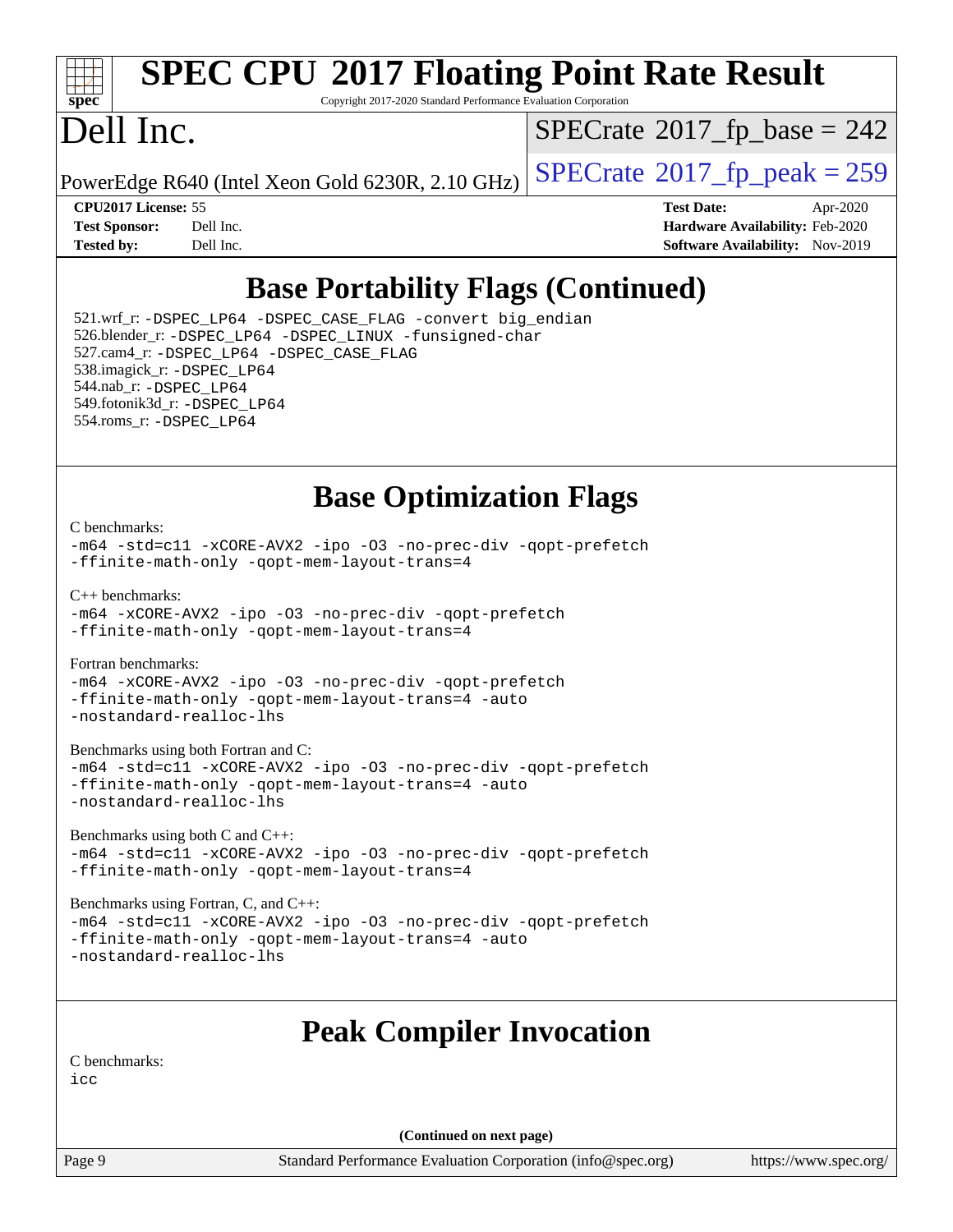| $\frac{1}{2}$<br>$Spec^*$ | <b>SPEC CPU®2017 Floating Point Rate Result</b><br>Copyright 2017-2020 Standard Performance Evaluation Corporation |                                             |
|---------------------------|--------------------------------------------------------------------------------------------------------------------|---------------------------------------------|
|                           | Dell Inc.                                                                                                          | $\text{SPECrate}^{\circ}2017$ fp base = 242 |

PowerEdge R640 (Intel Xeon Gold 6230R, 2.10 GHz)  $\left|$  [SPECrate](http://www.spec.org/auto/cpu2017/Docs/result-fields.html#SPECrate2017fppeak)®[2017\\_fp\\_peak = 2](http://www.spec.org/auto/cpu2017/Docs/result-fields.html#SPECrate2017fppeak)59

**[CPU2017 License:](http://www.spec.org/auto/cpu2017/Docs/result-fields.html#CPU2017License)** 55 **[Test Date:](http://www.spec.org/auto/cpu2017/Docs/result-fields.html#TestDate)** Apr-2020 **[Test Sponsor:](http://www.spec.org/auto/cpu2017/Docs/result-fields.html#TestSponsor)** Dell Inc. **[Hardware Availability:](http://www.spec.org/auto/cpu2017/Docs/result-fields.html#HardwareAvailability)** Feb-2020 **[Tested by:](http://www.spec.org/auto/cpu2017/Docs/result-fields.html#Testedby)** Dell Inc. **[Software Availability:](http://www.spec.org/auto/cpu2017/Docs/result-fields.html#SoftwareAvailability)** Nov-2019

# **[Peak Compiler Invocation \(Continued\)](http://www.spec.org/auto/cpu2017/Docs/result-fields.html#PeakCompilerInvocation)**

[C++ benchmarks:](http://www.spec.org/auto/cpu2017/Docs/result-fields.html#CXXbenchmarks) [icpc](http://www.spec.org/cpu2017/results/res2020q2/cpu2017-20200511-22406.flags.html#user_CXXpeak_intel_icpc_c510b6838c7f56d33e37e94d029a35b4a7bccf4766a728ee175e80a419847e808290a9b78be685c44ab727ea267ec2f070ec5dc83b407c0218cded6866a35d07)

[Fortran benchmarks](http://www.spec.org/auto/cpu2017/Docs/result-fields.html#Fortranbenchmarks): [ifort](http://www.spec.org/cpu2017/results/res2020q2/cpu2017-20200511-22406.flags.html#user_FCpeak_intel_ifort_8111460550e3ca792625aed983ce982f94888b8b503583aa7ba2b8303487b4d8a21a13e7191a45c5fd58ff318f48f9492884d4413fa793fd88dd292cad7027ca)

[Benchmarks using both Fortran and C](http://www.spec.org/auto/cpu2017/Docs/result-fields.html#BenchmarksusingbothFortranandC): [ifort](http://www.spec.org/cpu2017/results/res2020q2/cpu2017-20200511-22406.flags.html#user_CC_FCpeak_intel_ifort_8111460550e3ca792625aed983ce982f94888b8b503583aa7ba2b8303487b4d8a21a13e7191a45c5fd58ff318f48f9492884d4413fa793fd88dd292cad7027ca) [icc](http://www.spec.org/cpu2017/results/res2020q2/cpu2017-20200511-22406.flags.html#user_CC_FCpeak_intel_icc_66fc1ee009f7361af1fbd72ca7dcefbb700085f36577c54f309893dd4ec40d12360134090235512931783d35fd58c0460139e722d5067c5574d8eaf2b3e37e92)

[Benchmarks using both C and C++](http://www.spec.org/auto/cpu2017/Docs/result-fields.html#BenchmarksusingbothCandCXX): [icpc](http://www.spec.org/cpu2017/results/res2020q2/cpu2017-20200511-22406.flags.html#user_CC_CXXpeak_intel_icpc_c510b6838c7f56d33e37e94d029a35b4a7bccf4766a728ee175e80a419847e808290a9b78be685c44ab727ea267ec2f070ec5dc83b407c0218cded6866a35d07) [icc](http://www.spec.org/cpu2017/results/res2020q2/cpu2017-20200511-22406.flags.html#user_CC_CXXpeak_intel_icc_66fc1ee009f7361af1fbd72ca7dcefbb700085f36577c54f309893dd4ec40d12360134090235512931783d35fd58c0460139e722d5067c5574d8eaf2b3e37e92)

[Benchmarks using Fortran, C, and C++:](http://www.spec.org/auto/cpu2017/Docs/result-fields.html#BenchmarksusingFortranCandCXX) [icpc](http://www.spec.org/cpu2017/results/res2020q2/cpu2017-20200511-22406.flags.html#user_CC_CXX_FCpeak_intel_icpc_c510b6838c7f56d33e37e94d029a35b4a7bccf4766a728ee175e80a419847e808290a9b78be685c44ab727ea267ec2f070ec5dc83b407c0218cded6866a35d07) [icc](http://www.spec.org/cpu2017/results/res2020q2/cpu2017-20200511-22406.flags.html#user_CC_CXX_FCpeak_intel_icc_66fc1ee009f7361af1fbd72ca7dcefbb700085f36577c54f309893dd4ec40d12360134090235512931783d35fd58c0460139e722d5067c5574d8eaf2b3e37e92) [ifort](http://www.spec.org/cpu2017/results/res2020q2/cpu2017-20200511-22406.flags.html#user_CC_CXX_FCpeak_intel_ifort_8111460550e3ca792625aed983ce982f94888b8b503583aa7ba2b8303487b4d8a21a13e7191a45c5fd58ff318f48f9492884d4413fa793fd88dd292cad7027ca)

### **[Peak Portability Flags](http://www.spec.org/auto/cpu2017/Docs/result-fields.html#PeakPortabilityFlags)**

Same as Base Portability Flags

### **[Peak Optimization Flags](http://www.spec.org/auto/cpu2017/Docs/result-fields.html#PeakOptimizationFlags)**

[C benchmarks](http://www.spec.org/auto/cpu2017/Docs/result-fields.html#Cbenchmarks):

 519.lbm\_r: [-m64](http://www.spec.org/cpu2017/results/res2020q2/cpu2017-20200511-22406.flags.html#user_peakCCLD519_lbm_r_m64-icc) [-std=c11](http://www.spec.org/cpu2017/results/res2020q2/cpu2017-20200511-22406.flags.html#user_peakCCLD519_lbm_r_std-icc-std_0e1c27790398a4642dfca32ffe6c27b5796f9c2d2676156f2e42c9c44eaad0c049b1cdb667a270c34d979996257aeb8fc440bfb01818dbc9357bd9d174cb8524) [-prof-gen](http://www.spec.org/cpu2017/results/res2020q2/cpu2017-20200511-22406.flags.html#user_peakPASS1_CFLAGSPASS1_LDFLAGS519_lbm_r_prof_gen_5aa4926d6013ddb2a31985c654b3eb18169fc0c6952a63635c234f711e6e63dd76e94ad52365559451ec499a2cdb89e4dc58ba4c67ef54ca681ffbe1461d6b36)(pass 1) [-prof-use](http://www.spec.org/cpu2017/results/res2020q2/cpu2017-20200511-22406.flags.html#user_peakPASS2_CFLAGSPASS2_LDFLAGS519_lbm_r_prof_use_1a21ceae95f36a2b53c25747139a6c16ca95bd9def2a207b4f0849963b97e94f5260e30a0c64f4bb623698870e679ca08317ef8150905d41bd88c6f78df73f19)(pass 2) [-ipo](http://www.spec.org/cpu2017/results/res2020q2/cpu2017-20200511-22406.flags.html#user_peakPASS1_COPTIMIZEPASS2_COPTIMIZE519_lbm_r_f-ipo) [-xCORE-AVX2](http://www.spec.org/cpu2017/results/res2020q2/cpu2017-20200511-22406.flags.html#user_peakPASS2_COPTIMIZE519_lbm_r_f-xCORE-AVX2) [-O3](http://www.spec.org/cpu2017/results/res2020q2/cpu2017-20200511-22406.flags.html#user_peakPASS1_COPTIMIZEPASS2_COPTIMIZE519_lbm_r_f-O3) [-no-prec-div](http://www.spec.org/cpu2017/results/res2020q2/cpu2017-20200511-22406.flags.html#user_peakPASS1_COPTIMIZEPASS2_COPTIMIZE519_lbm_r_f-no-prec-div) [-qopt-prefetch](http://www.spec.org/cpu2017/results/res2020q2/cpu2017-20200511-22406.flags.html#user_peakPASS1_COPTIMIZEPASS2_COPTIMIZE519_lbm_r_f-qopt-prefetch) [-ffinite-math-only](http://www.spec.org/cpu2017/results/res2020q2/cpu2017-20200511-22406.flags.html#user_peakPASS1_COPTIMIZEPASS2_COPTIMIZE519_lbm_r_f_finite_math_only_cb91587bd2077682c4b38af759c288ed7c732db004271a9512da14a4f8007909a5f1427ecbf1a0fb78ff2a814402c6114ac565ca162485bbcae155b5e4258871) [-qopt-mem-layout-trans=4](http://www.spec.org/cpu2017/results/res2020q2/cpu2017-20200511-22406.flags.html#user_peakPASS1_COPTIMIZEPASS2_COPTIMIZE519_lbm_r_f-qopt-mem-layout-trans_fa39e755916c150a61361b7846f310bcdf6f04e385ef281cadf3647acec3f0ae266d1a1d22d972a7087a248fd4e6ca390a3634700869573d231a252c784941a8) 538.imagick\_r: basepeak = yes

544.nab\_r: basepeak = yes

[C++ benchmarks:](http://www.spec.org/auto/cpu2017/Docs/result-fields.html#CXXbenchmarks)

 508.namd\_r: [-m64](http://www.spec.org/cpu2017/results/res2020q2/cpu2017-20200511-22406.flags.html#user_peakCXXLD508_namd_r_m64-icc) [-prof-gen](http://www.spec.org/cpu2017/results/res2020q2/cpu2017-20200511-22406.flags.html#user_peakPASS1_CXXFLAGSPASS1_LDFLAGS508_namd_r_prof_gen_5aa4926d6013ddb2a31985c654b3eb18169fc0c6952a63635c234f711e6e63dd76e94ad52365559451ec499a2cdb89e4dc58ba4c67ef54ca681ffbe1461d6b36)(pass 1) [-prof-use](http://www.spec.org/cpu2017/results/res2020q2/cpu2017-20200511-22406.flags.html#user_peakPASS2_CXXFLAGSPASS2_LDFLAGS508_namd_r_prof_use_1a21ceae95f36a2b53c25747139a6c16ca95bd9def2a207b4f0849963b97e94f5260e30a0c64f4bb623698870e679ca08317ef8150905d41bd88c6f78df73f19)(pass 2) [-ipo](http://www.spec.org/cpu2017/results/res2020q2/cpu2017-20200511-22406.flags.html#user_peakPASS1_CXXOPTIMIZEPASS2_CXXOPTIMIZE508_namd_r_f-ipo) [-xCORE-AVX2](http://www.spec.org/cpu2017/results/res2020q2/cpu2017-20200511-22406.flags.html#user_peakPASS2_CXXOPTIMIZE508_namd_r_f-xCORE-AVX2) [-O3](http://www.spec.org/cpu2017/results/res2020q2/cpu2017-20200511-22406.flags.html#user_peakPASS1_CXXOPTIMIZEPASS2_CXXOPTIMIZE508_namd_r_f-O3) [-no-prec-div](http://www.spec.org/cpu2017/results/res2020q2/cpu2017-20200511-22406.flags.html#user_peakPASS1_CXXOPTIMIZEPASS2_CXXOPTIMIZE508_namd_r_f-no-prec-div) [-qopt-prefetch](http://www.spec.org/cpu2017/results/res2020q2/cpu2017-20200511-22406.flags.html#user_peakPASS1_CXXOPTIMIZEPASS2_CXXOPTIMIZE508_namd_r_f-qopt-prefetch) [-ffinite-math-only](http://www.spec.org/cpu2017/results/res2020q2/cpu2017-20200511-22406.flags.html#user_peakPASS1_CXXOPTIMIZEPASS2_CXXOPTIMIZE508_namd_r_f_finite_math_only_cb91587bd2077682c4b38af759c288ed7c732db004271a9512da14a4f8007909a5f1427ecbf1a0fb78ff2a814402c6114ac565ca162485bbcae155b5e4258871) [-qopt-mem-layout-trans=4](http://www.spec.org/cpu2017/results/res2020q2/cpu2017-20200511-22406.flags.html#user_peakPASS1_CXXOPTIMIZEPASS2_CXXOPTIMIZE508_namd_r_f-qopt-mem-layout-trans_fa39e755916c150a61361b7846f310bcdf6f04e385ef281cadf3647acec3f0ae266d1a1d22d972a7087a248fd4e6ca390a3634700869573d231a252c784941a8)

 510.parest\_r: [-m64](http://www.spec.org/cpu2017/results/res2020q2/cpu2017-20200511-22406.flags.html#user_peakCXXLD510_parest_r_m64-icc) [-xCORE-AVX2](http://www.spec.org/cpu2017/results/res2020q2/cpu2017-20200511-22406.flags.html#user_peakCXXOPTIMIZE510_parest_r_f-xCORE-AVX2) [-ipo](http://www.spec.org/cpu2017/results/res2020q2/cpu2017-20200511-22406.flags.html#user_peakCXXOPTIMIZE510_parest_r_f-ipo) [-O3](http://www.spec.org/cpu2017/results/res2020q2/cpu2017-20200511-22406.flags.html#user_peakCXXOPTIMIZE510_parest_r_f-O3) [-no-prec-div](http://www.spec.org/cpu2017/results/res2020q2/cpu2017-20200511-22406.flags.html#user_peakCXXOPTIMIZE510_parest_r_f-no-prec-div) [-qopt-prefetch](http://www.spec.org/cpu2017/results/res2020q2/cpu2017-20200511-22406.flags.html#user_peakCXXOPTIMIZE510_parest_r_f-qopt-prefetch) [-ffinite-math-only](http://www.spec.org/cpu2017/results/res2020q2/cpu2017-20200511-22406.flags.html#user_peakCXXOPTIMIZE510_parest_r_f_finite_math_only_cb91587bd2077682c4b38af759c288ed7c732db004271a9512da14a4f8007909a5f1427ecbf1a0fb78ff2a814402c6114ac565ca162485bbcae155b5e4258871) [-qopt-mem-layout-trans=4](http://www.spec.org/cpu2017/results/res2020q2/cpu2017-20200511-22406.flags.html#user_peakCXXOPTIMIZE510_parest_r_f-qopt-mem-layout-trans_fa39e755916c150a61361b7846f310bcdf6f04e385ef281cadf3647acec3f0ae266d1a1d22d972a7087a248fd4e6ca390a3634700869573d231a252c784941a8)

[Fortran benchmarks](http://www.spec.org/auto/cpu2017/Docs/result-fields.html#Fortranbenchmarks):

**(Continued on next page)**